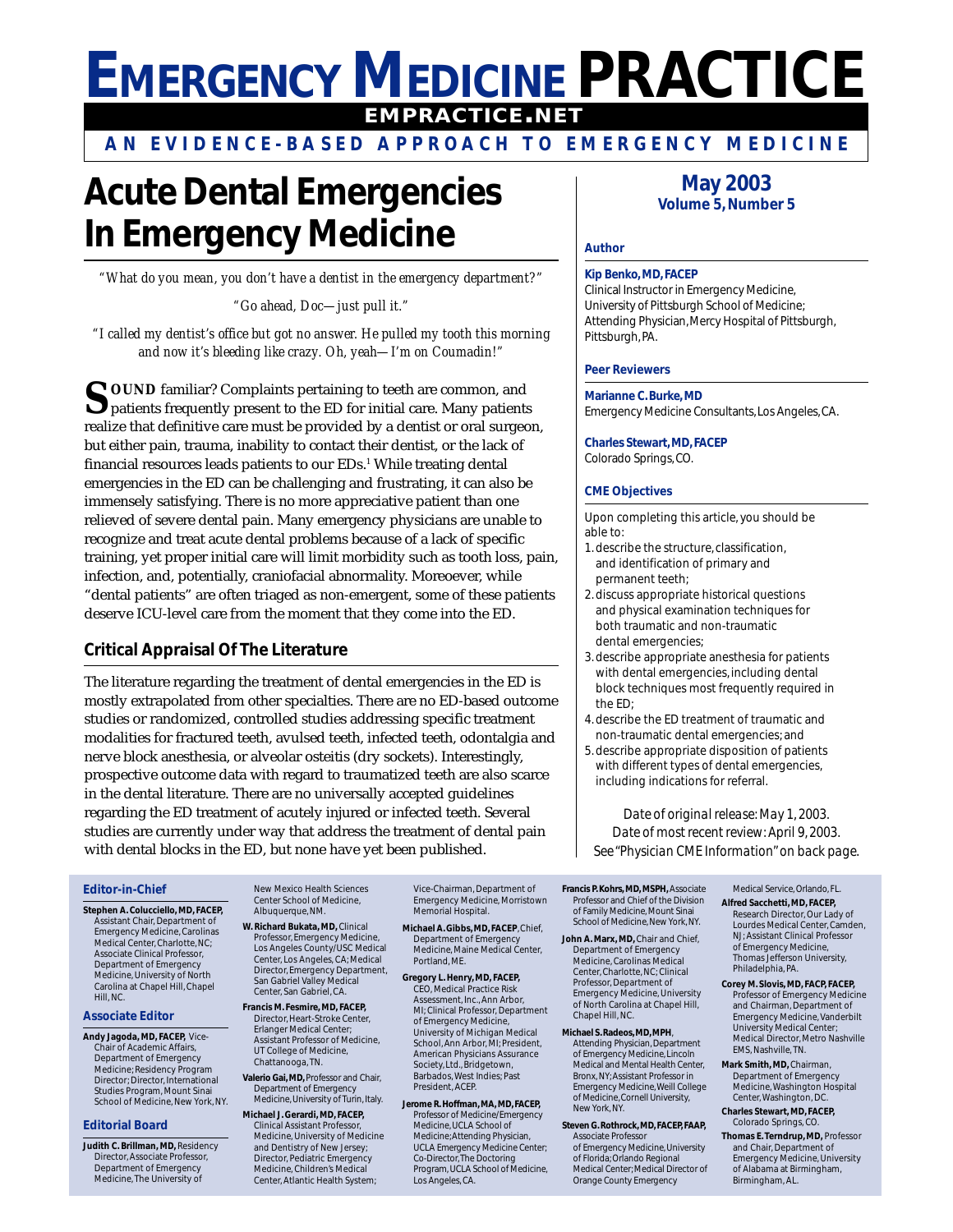Although adequate treatment guidelines can be derived from other specialty literature, it must be remembered that because dentists and maxillofacial/oral surgeons often provide definitive care, their recommended modalities are not necessarily appropriate for the ED. Several textbooks make treatment recommendations based on dental literature that are impractical or not appropriate for emergency physicians unskilled in those techniques. There are several reviews in the emergency medicine literature that present guidelines for emergency physicians, but these are not based on ED studies.<sup>2-4</sup> The application of principles based on the dental literature to an ED population requires a working knowledge of basic dental anatomy and physiology as well as an understanding of the medications, medicaments, anesthetics, glues, pastes, and bonding/splinting materials used in the dental professional's office.

## **Epidemiology, Etiology, And Pathophysiology**

The incidence of dental complaints presenting to the ED appears to be rising, ranging from 0.4% to 10.5%, which may reflect the increasing use of EDs as primary care facilities.1,5 Injuries in the younger population are often related to falls or accidents, whereas those in the older age group are often secondary to falls, assaults, or motor vehicle accidents.<sup>1,3</sup> Dental trauma presenting to EDs usually involves the permanent dentition and most commonly the anterior teeth. Dentoalveolar injuries in adults are also found in association with fractures of the mandible and face. Patients with combined mandibular body and condyle fractures are more likely to have related tooth injury than either isolated body or condyle fractures alone.<sup>3</sup>

A thorough understanding of the dental anatomic subunits allows not only proper ED treatment, but also a more concise and directed discussion with dental

**Figure 1. Classification of teeth.**



Used with permission from: Roberts JR, Hedges JR, eds. *Clinical Procedures in Emergency Medicine.* 2nd ed. Philadelphia: W.B. Saunders; 1991:1047. Figure 87-3.

consultants. Simply saying "There's a broken middle upper tooth that's bleeding" is not very informative to your dental colleague.

The adult dentition consists of 32 teeth, of which there are four types: eight incisors, four canines, eight premolars, and 12 molars. From the midline to the back of the mouth there is a central incisor, lateral incisor, canine, two premolars (bicuspids), and the three molars, the last of which is the troublesome wisdom tooth. (See **Figure 1**.) The adult teeth are numbered from 1 to 32, with the #1 tooth being the right upper third molar and the #16 tooth being the left upper third molar. The left lower third molar is #17, and the #32 tooth is the right lower third molar. (See **Figure 2**.) It is more important that the emergency physician be able to describe the tooth involved rather than remembering which number belongs to which tooth. Therefore, simply describe the location and type of the problem tooth (for example, "the upper left second premolar" or "the lower right canine").

The primary dentition ("baby teeth"), likewise, is best described by determining which tooth is involved. The earliest teeth to erupt in a child are the central incisors, usually at 4-8 months. The child usually has a full complement of primary teeth by the end of the third year of life. The primary dentition is designated as



Used with permission from: Tintinalli JE, Kelen GD, Stapczynski JS, eds. *Emergency Medicine: A Comprehensive Study Guide.* 5th ed. New York: McGraw Hill; 2000. Figure 234-2.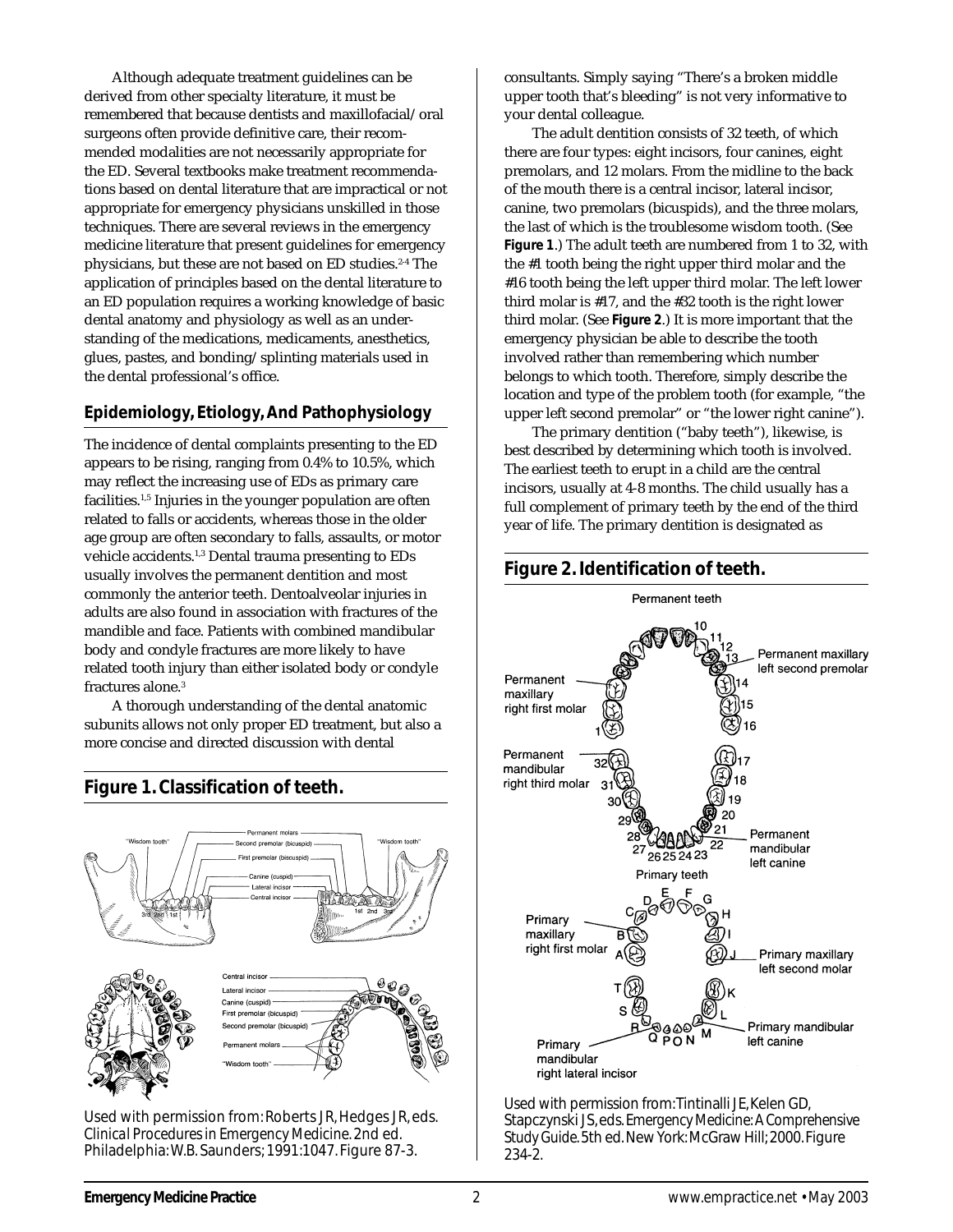follows: The right maxillary second molar is designated as A, and the left maxillary second molar is designated as J. The left mandibular second molar is designated as K, and the right mandibular second molar is designated as T. The teeth in between are lettered accordingly (See **Table 1**.) Children often have teeth that are missing or incompletely erupted; therefore, it is best to use the name of the tooth instead of letters when communicating with a specialist. The permanent teeth usually start replacing the primary teeth at approximately 5 years of age, and this process begins with the incisors.

A tooth consists of the central pulp, the dentin, and the enamel. (See **Figure 3**.) The pulp contains the neurovascular supply of the tooth that carries nutrients to the dentin, a microporous substance that consists of a system of microtubules. The dentin makes up the majority of the tooth and also serves to cushion the tooth during mastication. The enamel is the white visible portion of the tooth and is the hardest part of the body. The tooth may also be described in terms of the crown (coronal portion) or the root. The crown is that portion covered in enamel, and the root is the part that serves to anchor the tooth in the alveolar bone.

The following descriptive terminology is used for the different anatomic surfaces of the tooth and is helpful when describing a specific tooth injury to a consultant or colleague.

- *Facial:* that part of the tooth that you see when somebody smiles. This is a general term and is applicable to all teeth. It is sufficient to use when describing an injury, but the following is more specific and precise:
	- *Labial:* refers to the facial surface of the incisors and canines.
	- *Buccal:* refers to the facial surface of the premolars and molars.
- *Oral* : that part of the tooth that faces the tongue or

# **Table 1. Dentition and age at eruption.**

#### **Primary (baby) teeth**

| Name of tooth   | Appearance in the mouth |
|-----------------|-------------------------|
| Central incisor | 4-14 months             |
| Lateral incisor | 8-18 months             |
| Canine tooth    | 14-24 months            |
| First molar     | 10-20 months            |
| Second molar    | 20-36 months            |
|                 |                         |

#### **Permanent (adult) teeth**

| Name of tooth                | Appearance in the mouth |
|------------------------------|-------------------------|
| Central incisor              | 5-9 years               |
| Lateral incisors             | 6-10 years              |
| Canine tooth                 | 8.5-14 years            |
| First premolar (bicuspid)    | 9-14 years              |
| Second premolar (bicuspid)   | $10-15$ years           |
| First molar (6-year molar)   | 5-9 years               |
| Second molar (12-year molar) | $10-15$ years           |
| Third molar (wisdom tooth)   | $17-25$ years           |

the palate. This is also a general term and is applicable to all teeth, but the following is more precise:

- *Lingual:* toward the tongue, the oral surface of the mandibular teeth.
- *Palatal:* toward the palate, the oral surface of the maxillary teeth.
- *Approximal*/*Interproximal:* the contacting surfaces between two adjacent teeth.
	- *Mesial:* the interproximal surface facing anteriorly or closest to the midline.
	- *Distal:* the interproximal surface facing posteriorly or away from the midline.
- *Occlusal:* the biting or chewing surface of the premolars or molars.
- *Incisal:* the biting or chewing surface of the incisors and canines.
- *Apical:* toward the root of the tooth.
- *Coronal:* toward the crown or the biting surface of the tooth.

The attachment apparatus, also known as the periodontium, consists of two major subunits and is necessary for maintaining the integrity of the normal dentoalveolar unit.

- The gingival subunit consists of the junctional epithelium and the gingival tissue.
- The periodontal subunit includes the periodontal ligament, alveolar bone, and the cementum of the root of the tooth.

Infections and certain disease states of the gingiva weaken the attachment apparatus and can result in tooth

# **Figure 3. The dental anatomic unit and attachment apparatus.**



Used with permission from: Tintinalli JE, Kelen GD, Stapczynski JS, eds. *Emergency Medicine: A Comprehensive Study Guide.* 5th ed. New York: McGraw Hill; 2000. Figure 234-3.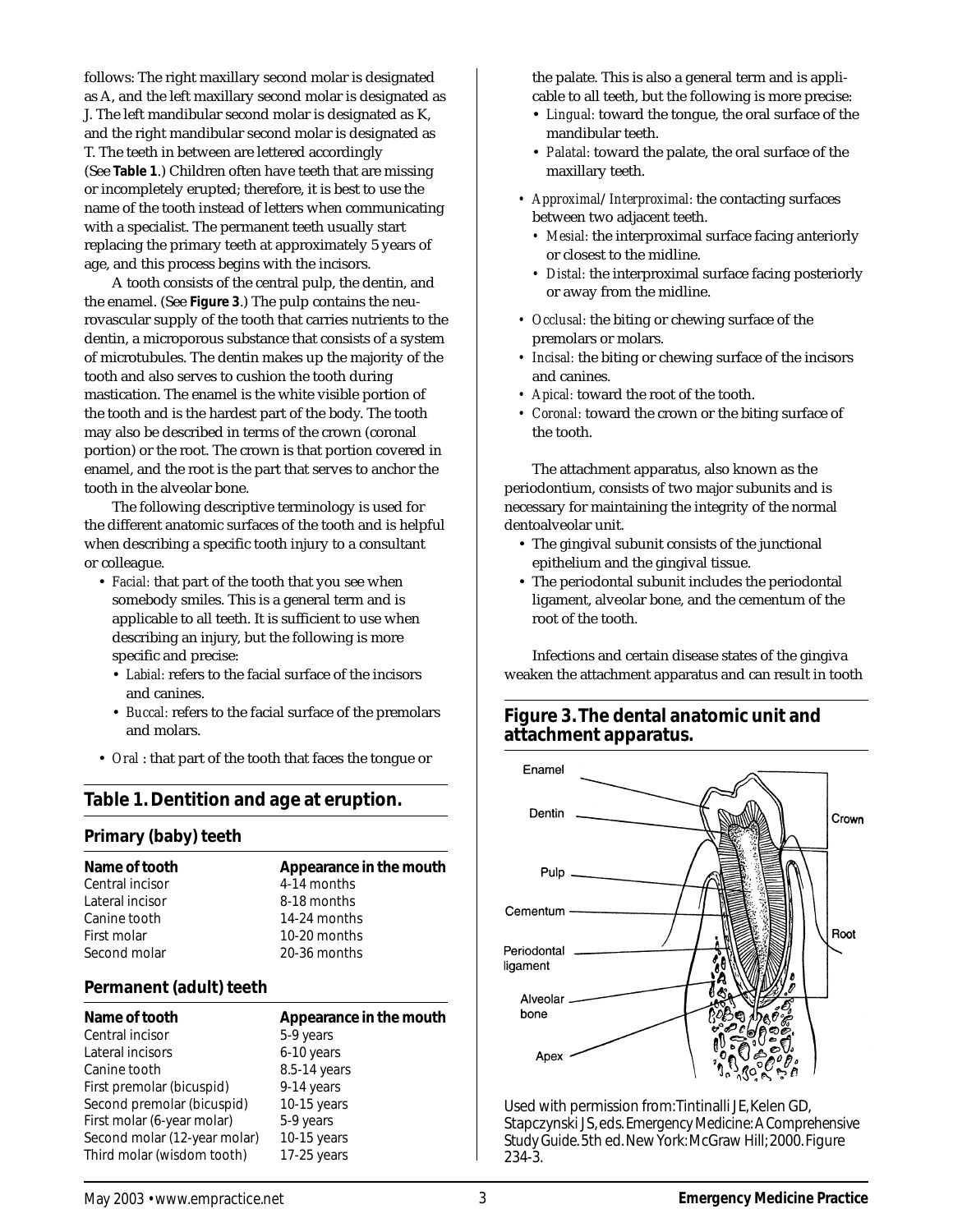loss. Likewise, avulsed teeth, even if replaced in a timely manner, often will not reattach if the gingival subunit is weakened by poor hygiene or disease.

#### **Differential Diagnosis**

The differential diagnosis is fairly straightforward when dealing with dental trauma. The primary considerations to take into account are whether or not the existent trauma could potentially cause airway compromise. Associated injuries include mandibular, maxillary, or alveolar ridge fractures that may leave the tongue unsupported or the midface unstable. Each scenario may lead to difficulty when performing intubation or ventilating the patient with a bag-valve mask. Mucosal or tongue lacerations may cause bleeding severe enough to compromise the airway. It is also important to evaluate for associated injuries, such as closed head or cervical spine injuries.

Trauma to the teeth usually consists of fracture, subluxation (loose, nondisplaced teeth), luxation (displaced teeth), or complete avulsion. The diagnosis is primarily determined by a meticulous physical examination, accounting for each tooth and portion of tooth. Radiography usually serves a confirmatory role.

Non-traumatic dental emergencies usually result from poor oral hygiene, recent instrumentation, or infection. Uncomplicated tooth pain (odontalgia) usually reflects pulpitis, and further diagnostic studies are not required in the ED. The other consideration is periodontal or pulpal infection or abscess. Referred pain from the sinuses or the temporomandibular joint also must be considered, especially when non-localizable tooth pain exists. (See **Table 2**.) Dry sockets (alveolar osteitis), hematomas, or hemorrhage may present to the ED after instrumentation or extraction.

While pulpitis represents one end of the spectrum, deep space infections represent the other. These rapidly spreading infections can be life-threatening, especially if they dissect into the chest, causing mediastinitis.<sup>6</sup> The exact location of the deep space infection is not critically important, but rapid initiation of treatment is crucial in preventing airway compromise. The urgency of the intervention, of course, depends on the severity of presentation; a patient with severe trismus, stridor, and drooling may require an emergent surgical airway.

## **Prehospital Care**

Prehospital care should focus primarily on protection of the airway and secondarily on preservation of dentition. EMS providers as well as patients and bystanders can significantly alter outcomes with regard to the preservation of avulsed teeth. Loose or displaced teeth should not be manipulated unless airway intervention is required. Hemorrhage control can be initiated with gauze and direct pressure if the site of hemorrhage is visible. Medics should evaluate the risk of gauze aspiration if the patient is immobilized on a backboard or is intoxicated.

Significant airway hemorrhage or swelling may cause complete airway obstruction if the patient is placed supine. The position of choice in these patients is the upright sitting position. If cervical spine injury is a major concern and the patient must be placed in a supine position, airway equipment including suction must be readily available, and personnel must be prepared to place a definitive airway. In most cases of isolated dental trauma, expeditious transport is all that is required. If there are avulsed teeth, the patient and/or EMS providers should be instructed that:

- The tooth should be handled by the crown only. Handling the tooth by the root can damage the periodontal ligament.
- The tooth should not be replaced if the root is

## **Table 2. The differential diagnosis of orofacial pain.**

**Odontogenic origin** Dental caries Reversible pulpitis Irreversible pulpitis Pulpal necrosis and abscess Tooth eruption Pericoronitis Postrestorative pain Postextraction discomfort Postextraction alveolar osteitis Bruxism Cervical erosion Deep space odontogenic infection Deep space hematoma Alveolar osteitis Periapical abscess Dentoalveolar abscess Oral hemorrhage

**Periodontal pathology**

Periodontal disease Periodontal abscess Acute necrotizing gingivostomatitis

**Orofacial trauma** Dental fractures: Subtle enamel cracks, Ellis

fractures Dental subluxation, luxation, intrusion, and

avulsion Facial fractures Alveolar ridge fractures Soft-tissue lacerations Traumatic ulcers

**Gingivitis** 

Mucosa/tongue lacerations

Mandible/maxilla fracture

#### **Infection** Oral candidiasis Herpes simplex, types 1 and 2 Varicella-zoster, primary and secondary Herpangina Hand, foot, and mouth disease Sexually transmitted diseases

Mycobacterial infections Mumps

#### **Malignancies**

Squamous cell carcinoma Kaposi's sarcoma Lymphoma Leukemia Graft-versus-host disease Melanoma

#### **Other etiologies**

Cranial neuralgias Stomatitis and mucositis: uremia, vitamin deficiency, other Erythema migrans Pyogenic granuloma Ulcerative disease: Lichen planus, cicatricial pemphigoid, pemphigus vulgaris, erythema multiforme Crohn's disease Behçet's syndrome

Adapted from: Tintinalli JE, Kelen GD, Stapczynski JS, eds. *Emergency Medicine: A Comprehensive Study Guide.* 5th ed. New York: McGraw-Hill; 2000.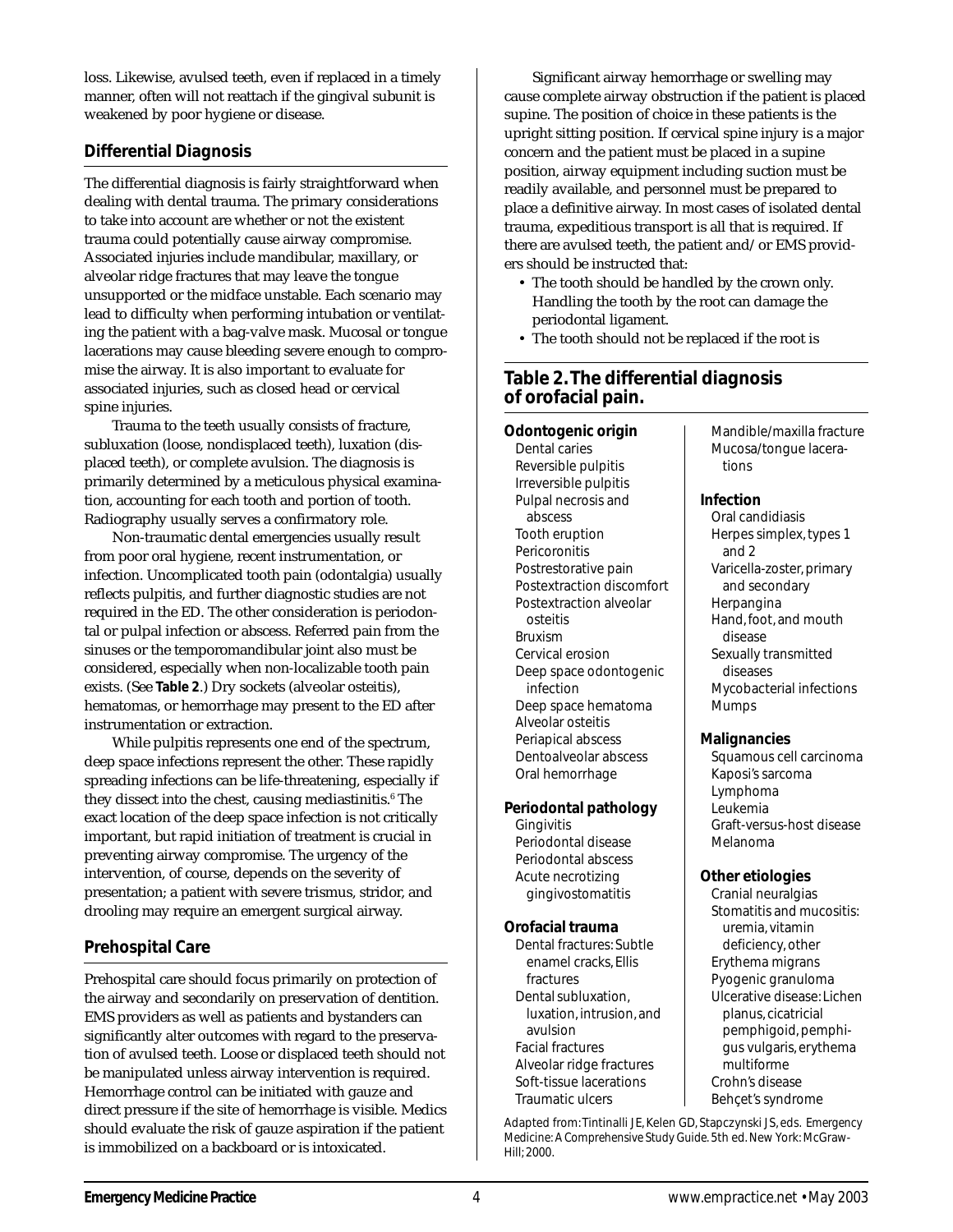fractured or if there is significant maxillofacial trauma such as an alveolar ridge fracture.

- If the tooth can be replaced in the prehospital setting, the root should be gently *rinsed* off first to remove any debris (preferably with saline). *The root should not be wiped off as this removes the periodontal ligament*. 7,8
- If the tooth cannot be successfully reimplanted in the field, it should be placed in a transport medium as outlined in the "Treatment" section later in this article. Transporting the tooth in the oral cavity such as in the cheek may risk aspiration. This location is also not ideal for keeping the periodontal ligament alive because of the bacterial flora and low osmolality of the saliva.4,9

## **ED Evaluation**

## **History**

The evaluation of dental complaints in the ED consists of a focused history and physical examination. Important historical information with regard to traumatic injuries includes the following:

- 1. When did the incident occur? The timing of the incident is critically important when evaluating avulsed *permanent* teeth, as the decision to reimplant the tooth is largely based on the duration that the tooth was avulsed.
- 2. Were any teeth found at the scene?
- 3. Did the patient experience any coughing after the injury? This may suggest aspiration of a tooth.
- 4. Has the patient been drinking alcohol or using other sedatives (including recreational drugs)? This may increase the possibility of aspiration.
- 5. Was a loss of consciousness associated with the injury?
- 6. Does the patient complain of pain? Do the teeth feel as if they are meeting normally? Is the pain associated with occlusion? Mandibular fractures are often worse with moving the jaw, and patients will often complain that their teeth are not meeting normally. Pain from temporomandibular joint injuries is often referred to the ear. Fractured teeth hurt worse with the inspiration of air or contact with cold substances.
- 7. Did the patient apply any substance to the teeth to decrease the pain? Over-the-counter anesthetics and topical analgesics can cause sterile abscesses if applied onto the pulp or dentin.10
- 8. Does the patient have a history of dental work involving the traumatized tooth?
- 9. Is the tooth a primary or secondary tooth? Traumatized primary teeth are managed differently than permanent teeth.
- 10. Does the patient have a history of bleeding disorders or allergies to medicines?

The following additional information should be obtained in cases of nontraumatic dental complaints:

1. Has there been any recent dental work or instrumentation performed? Dry sockets, for example, occur

after a tooth has been extracted.

- 2. Has the patient had a history of poor dentition or multiple caries? Has he or she had routine preventative dental care, and when was the most recent visit to the dentist?
- 3. Is the patient having difficulty opening his or her mouth or swallowing? Has there been a change in his or her voice? Is there any shortness of breath? Such complaints would raise the concern for deep space infections.
- 4. Is the patient immunocompromised in any way? Deep space infections can spread rapidly and progress to the mediastinum or the cavernous sinus in immunocompromised patients.
- 5. Is the patient taking aspirin, warfarin, or other anticoagulants? Is there a history of bleeding disorders, heavy menstrual periods, bleeding into joints, or heavy bleeding after dental procedures in the past?
- 6. What over-the-counter preparations has the patient been using?
- 7. What has the time course of the symptoms been? Has it been rapid or insidious? Have there been symptoms consistent with severe infection, such as fevers, chills, or vomiting?
- 8. Does the patient have drug allergies?
- 9. Does the patient have a history of rheumatic fever or valvular disease such as mitral valve prolapse?<sup>11</sup> Does the patient have implanted devices such as artificial joints, valves, or shunts? These may predispose to endocarditis or infection of an implant.

#### **Physical Examination**

The physical examination needs to be meticulous. Injuries to the dentition are easily missed because of more impressive traumatic findings or a casual examination. Likewise, the nooks and crannies of the mouth can hide fairly significant-sized abscesses and injuries.

The examination should begin with observation and simply talking to the patient. Look for airway involvement, voice change, muffling, drooling, etc. External inspection is important as many injuries such as mandibular dislocations and fractures are diagnosed by noting asymmetry, deformity, or swelling of the face. Abscesses or deep space infections will often result in swelling over the involved space. Visualize the face from multiple angles to note subtle asymmetries. The opening and closing of the mouth should be smooth and complete, with no limitations or hesitation. Erythema, warmth, or drainage is indicative of abscess, cellulitis, or hematoma formation. Muffling of the voice provides clues to impending airway compromise. Palpate the face for tenderness, crepitus, or step-offs. The entire mid-face and mandible should be palpated, with particular attention paid to the maxilla, zygomas, and the mandibular condyles and coronoid processes. The area of the temporomandibular joints should be palpated carefully throughout the range of motion. There should not be any pops, clicks, or pain.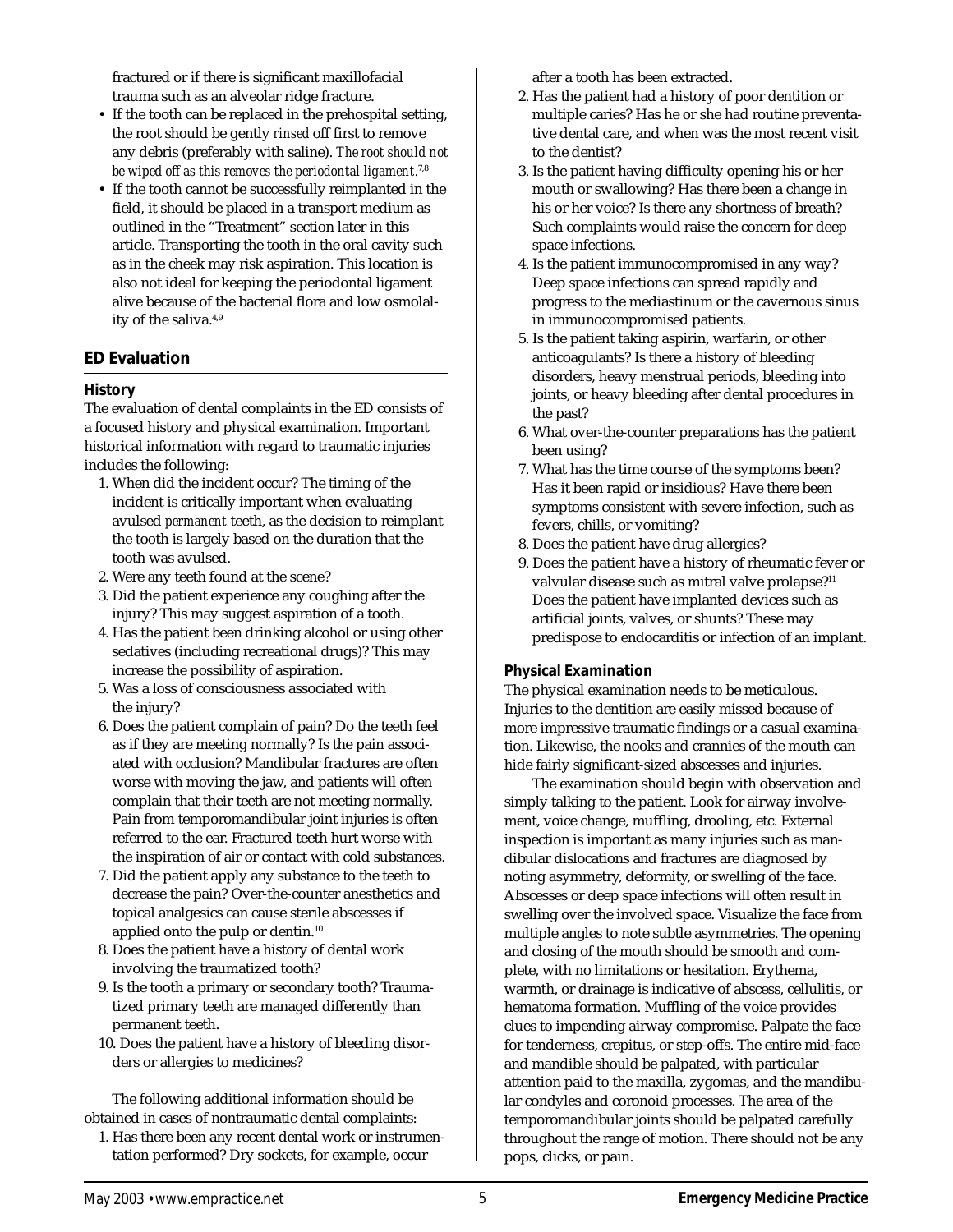Palpate the neck with special attention to the area beneath the mandibular body and assess for swelling or tenderness. The oral cavity should be inspected for any bleeding, swelling, tenderness, step-offs, or lacerations. Each tooth should be accounted for. A tongue blade should be used to visualize the entire mucobuccal fold region. Palpate the cheek and the floor of the mouth with a gloved hand. Each tooth should be percussed with a tongue blade for sensitivity and palpated with fingers or tongue blades for mobility. Blood in the gingival crevice (the area where the gingiva contacts the enamel) suggests a traumatized tooth or even a fractured jaw. The teeth should meet symmetrically and evenly when biting and the patient should be able to exert firm pressure on a tongue blade with his or her molars. The inability to crack a tongue blade bilaterally when it is twisted between the molars (tongue-blade test) suggests a mandibular fracture.12 (See **Figure 4**.)

#### **Diagnostic Studies**

The routine evaluation and treatment of most dental emergencies can be performed without radiographic studies or laboratory evaluation. Unlike definitive treatment in the dentist's or oral surgeon's office, the ED treatment of tooth fractures or alveolar ridge fractures is usually not changed by information gained from x-rays. Radiographs can be helpful, however, if a tooth fragment is missing and thought to be aspirated or lodged in the lip or buccal mucosa. Likewise, intruded teeth are not always apparent, and x-rays can help distinguish between an intruded and an avulsed tooth.

A Panorex view and a Townes view are probably the most useful and cost-effective views to obtain when evaluating mandibular trauma in the ED.13,14 The Panorex (panoramic radiograph) of the mandible shows the mandible in its entirety and demonstrates fractures in all regions, including the symphysis.13 However, the Panorex can rarely miss overriding anterior fractures.<sup>15</sup> An occlusal view or CT is indicated if this is likely. The Townes view allows slightly better visualization of the condyles and should be used if the condylar regions

# **Figure 4. Tongue blade test.**



cannot be visualized adequately with panoramic radiography.13 Coronal CT scanning is more definitive and is often used in preoperative evaluation, but it is usually unnecessary for diagnostic purposes in the ED. CT should be obtained if multiple facial fractures are suspected or if the initial evaluation of mandibular trauma is equivocal and the clinical suspicion is high.<sup>13,16</sup> If the patient is immobilized, in a cervical collar, or unable to sit still in a Panorex machine, plain mandibular films or CT scanning should be performed. Mandibular films have the disadvantage of not visualizing the symphysis well, and occlusal films may be required to visualize this part of the mandible.

Simple abscesses or infections are best treated by antibiotics or incision and drainage (in the case of a periapical abscess). Although Panorex views can identify sizable periapical abscesses, their routine use in the ED is not warranted in such cases, as the treatment and disposition of the patient will not change.10 Routine bloodwork, such as blood counts and chemistries, is not useful for the majority of patients and should be considered on an individual basis. Bleeding times and coagulation profiles are unnecessary in routine cases of postextraction or traumatic intraoral bleeding, but they should be considered if the patient is anticoagulated or the history is compatible with a bleeding disorder.

## **Anesthesia**

#### **Local Anesthesia**

Severe tooth pain (odontalgia), as anyone who has had it knows, can be debilitating. Often, the quickest relief is found in the ED.

The ability to perform dental blocks is an invaluable and rewarding skill. Although a complete discussion of all the dental blocks and available anesthetics is beyond the scope of this text, the commonly used anesthetics and the finer points of performing a supraperiosteal infiltration (an apical or tooth block) are presented. The the inferior alveolar block is also discussed. Standard emergency medicine procedural texts contain complete information on dental blocks, anesthetics, and regional oral anesthesia.17,18

#### **Topical Anesthetics**

Topical anesthetics can be used to provide pain relief from injections, infections, inflammatory conditions, ulcerations, and wounds. While topical preparations decrease the pain of dental block injection, they do not have much effect on the hard palate.<sup>18</sup> Topical preparations come in liquids, sprays, or viscous gels. Benzocaine 6%-20%, an ester, is one of the most commonly used topical dental anesthetics because of its rapid onset (30 seconds), brief duration (5-15 minutes), and lack of systemic absorption. Lidocaine 2%-5%, an amide, also is available in sprays, gels, viscous solutions, and liquids. Gels are more effective on the mucosa than the liquid forms.18 Likewise, the higher concentrations are much more effective than the lower concentrations.18 Dental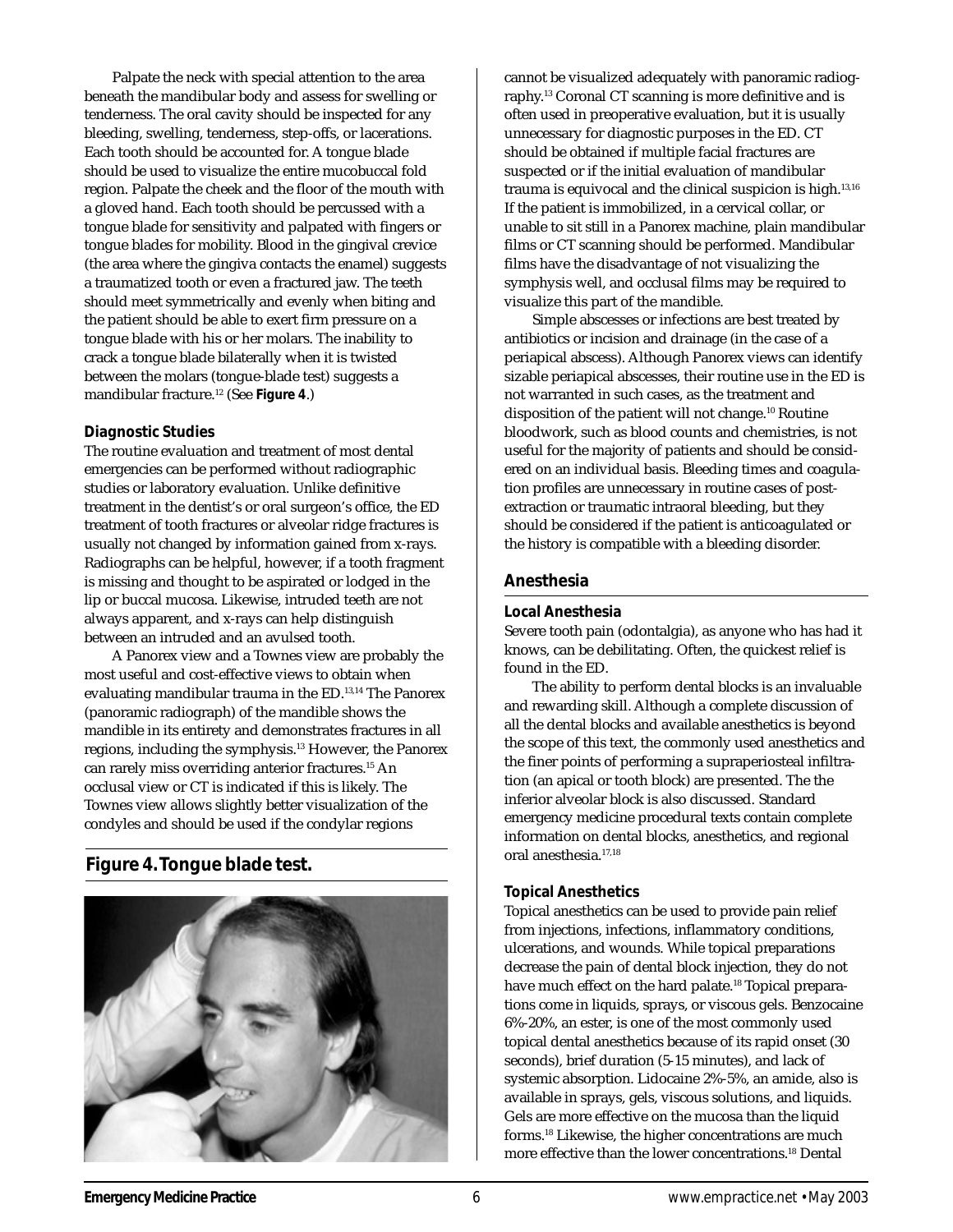offices usually stock the higher concentrations of lidocaine (5%) and benzocaine (20%).

The gel-form topical anesthetics are usually applied with a cotton-tipped applicator onto the mucosa over the point of injection. Benzocaine requires a few minutes for maximal effect. Lidocaine requires several more minutes than benzocaine until maximal anesthesia is obtained.

#### **Injectable Anesthetics**

The choice of injectable anesthetic depends on a number of factors, including duration of action, side effects, patient allergies, and whether a vasoconstrictor is needed. **Table 3** shows the average durations of action of common local anesthetic preparations. The use of a longer-lasting anesthetic, such as bupivacaine, is recommended for painful conditions in which definitive care will most likely be provided in the dentist's office, such as pulpitis, periapical abscess, or a fractured tooth. Bupivacaine with epinephrine provides 6-8 hours of complete anesthesia and several more hours of partial anesthesia.18 A shorter-acting anesthetic is more appropriate when a procedure such as laceration repair needs to be undertaken, such as a buccal mucosa or tongue laceration. Both bupivacaine and lidocaine (with and without a vasoconstrictor) are available as carpules, which are used in ringed syringe injectors. These injectors have a ring in which the thumb is placed to provide greater control over the procedure.

The use of ringed syringe aspirators is recommended when performing any intraoral injections for a number of reasons—the foremost being that they afford more onehanded maneuverability than a standard medical plunger as well as an increased ability to aspirate. The most common complications and side effects of intraoral injections can be minimized by avoiding intravascular injection.18 Ringed syringe aspirators allow aspiration before injection. Both reusable and disposable ringed syringes are available.

## *Supraperiosteal Infiltration*

The supraperiosteal infiltration is ideally suited for anesthesia of a single tooth or circumscribed portion of the mandible or maxilla. A slightly larger dose of anesthetic should be used when performing a supraperiosteal infiltration on mandibular teeth secondary to the density and increased thickness of the mandible. The discussion that follows applies to all individual teeth. To obtain maximal effect, the needle tip should overlie the apex of the tooth being anesthetized. The amount of anesthetic will vary with the experience of the clinician and the location of the tooth (mandibular teeth require more, as do posterior teeth), but generally within 1.0-2.5 cc is adequate.

The topical anesthetic is applied to the mucobuccal fold in the general area where the injection will take place. After the topical sets up, the area of injection should be wiped dry. The patient's lip should be retracted by the clinician's non-injecting hand. The needle is inserted near the greatest concavity of the mucobuccal fold and is directed toward the apex of the tooth, usually at a depth of 3-4 mm. If the bone is contacted, the needle should be slightly withdrawn in order to prevent the anesthetic from being inadvertently injected beneath the periosteum. The local anesthetic is injected after a negative aspirate is obtained.

## *Inferior Alveolar Block*

The inferior alveolar nerve block provides pain control from the retromolar region of the mandible to the midline. It is ideal for all of the mandibular teeth, lower lip, and chin on one side. The landmarks that are important are the retromolar fossa and the anterior border of the ramus of the mandible (coronoid notch) as well as the contralateral premolars.

The block is performed by placing the non-injecting thumb into the mouth and retracting the mucosa. The thumb itself should be placed up against the anterior

|                                                                                                | <b>Maxillary infiltration</b> |             | Inferior alveolar block |             |
|------------------------------------------------------------------------------------------------|-------------------------------|-------------|-------------------------|-------------|
| Preparation                                                                                    | <b>Pulpal tissue</b>          | Soft tissue | <b>Pulpal tissue</b>    | Soft tissue |
| 0.4% Propoxycaine HCl, 2% prilocaine HCl;<br>1:20,000 levonordefrin or 1:30,000 norepinephrine | 40                            | 145         | 60                      | 175         |
| 2% Lidocaine HCl; 1:100,000 or 1:50,000 epinephrine                                            | 60                            | 170         | 85                      | 190         |
| 2% Mepivacaine HCl; 1:20,000 levonordefrin                                                     | 50                            | 130         | 75                      | 185         |
| 3% Mepivacaine HCI                                                                             | 25                            | 90          | 40                      | 165         |
| 4% Prilocaine HCI                                                                              | 20                            | 105         | 55                      | 190         |
| 4% Prilocaine HCI; 1:200,000 epinephrine                                                       | 40                            | 140         | 60                      | 220         |
| 0.5% Bupivacaine HCl; 1:200,000 epinephrine                                                    | 40                            | 340         | 240                     | 440         |
| 1.5% Etidocaine HCI; 1:200,000 epinephrine                                                     | 30                            | 280         | 240                     | 470         |
| 4% Articaine HCl; 1:200,000 or 1:100,000 epinephrine                                           | 60                            | 170         | 90                      | 220         |

# **Table 3. Dental anesthesia: Duration of action in minutes.**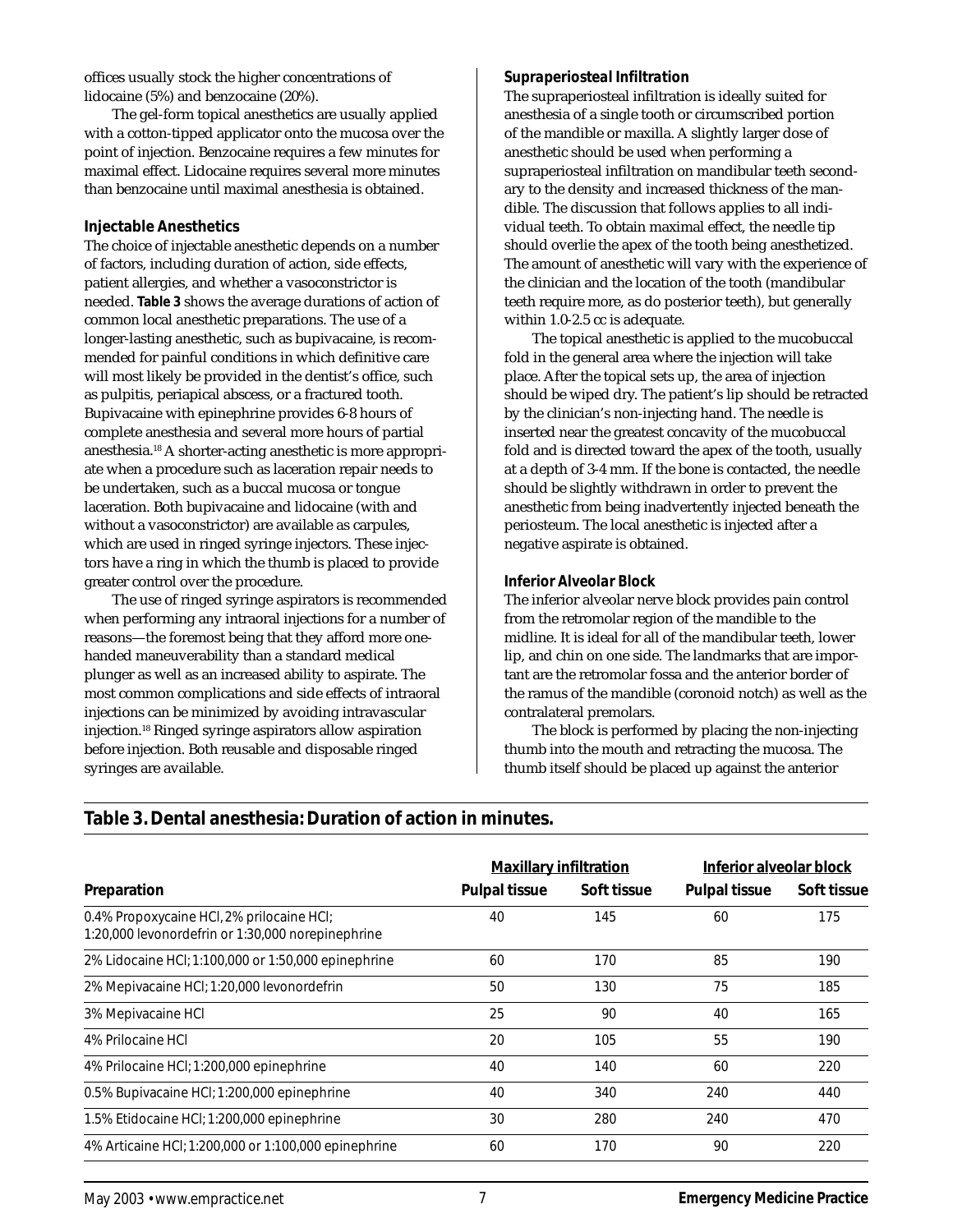border of the ramus of the mandible in the coronoid notch. (See **Figure 5**.) The injection point should be approached from the opposite premolars, and the needle is placed approximately 1.0-1.5 cm posteriorly to the midline of the thumbnail. The needle tip is advanced until the mandibular bone is contacted, usually 1.5-2.0 cm. Aspiration is performed to rule out intravascular injection, and the anesthetic is delivered. Usually, 1.0-3.0 cc of anesthetic is adequate.

#### **Treatment**

#### **Dental Fractures**

Injury to maxillary central incisors accounts for between 70% and 80% of all fractured teeth.19 Although not lifethreatening, the morbidity associated with dental fractures can be significant, including failure to complete eruption, abscess, loss of space in the dental arch, color change of the tooth, ankylosis, abnormal exfoliation, and root resorption.

Some general principles apply to the ED evaluation and management of dental trauma.

## **Figure 5. Inferior alveolar block.**



- 1. *Identify all fracture fragments and mobile teeth and note if a mandible fracture is open or closed.* Radiographs should be taken if there is intrusion of fragments into the mucosa or alveolar bone. Obtain a chest x-ray if a patient with a missing tooth has pulmonary complaints after the injury, such as cough or shortness of breath. It must be remembered, however, that patients who may present with avulsion of a tooth may not recall coughing because of intoxication or other trauma.
- 2. *The dentition is much more easily manipulated if the patient is not in significant discomfort.* Tooth infiltration and dental block anesthesia should be part of the emergency physician's armamentarium. Narcotic and nonnarcotic alternatives, while helpful after treatment is completed, do not usually offer the patient the comfort required to perform most dental manipulations. If the procedure to be performed is simple, such as applying some glue to a lost cap or filling, a dental block is unnecessary and oral alternatives offer a more reasonable choice.
- 3. *Avoid topical tooth remedies and analgesics, both over-the-counter and prescribed, as their use can lead to the development of sterile abscesses and soft-tissue irritation.*<sup>10</sup>
- 4. *Administer tetanus vaccination if indicated.* ED management of fractured teeth depends on the extent of fracture with regard to the pulp, the degree of development of the apex of the tooth, and the age of the patient. There are many ways to classify dentoalveolar injuries and, in particular, tooth fractures.20 The Ellis classification system is one often cited in the emergency medicine literature;<sup>21</sup> however, many dentists and maxillofacial surgeons do not use this nomenclature. The most easily under-

# **Cost- and Time-Saving Strategies For Dental Emergencies**

1. Radiography for routine ED evaluation of dental pain should be discouraged, as the most useful x-rays (bite-wing x-rays) usually cannot be obtained, and rarely would they ever change treatment. Likewise, isolated mandibular trauma with normal occlusion, no suspicion of open fracture, and a negative tongue blade test is very unlikely to be associated with a mandibular fracture that needs immediate attention. Although the tongue blade test may occasionally miss a coronoid process fracture, these rarely require any definitive treatment, and a delayed diagnosis usually is not associated with morbidity.

2. Become familiar with dental anesthetic techniques, as ED treatment often cannot be successfully performed without removing the patient's pain first. An individual with a fracture through the pulp will allow manipulation if the tooth is numb. They most certainly will not if each contact with the tooth is exquisitely painful. Dental anesthesia will

not only speed up the delivery of care, but also will increase patient satisfaction.

3. Learn the proper dental terminology so that discussions with consultants are concise and mutually understandable.

4. Storing a proper dental tray or kit in the ED will prove invaluable and time-saving. It is often the case that the emergency physician has to search for CaOH paste or other suitable materials from the pharmacy. This is often frustrating, time-consuming, and, unfortunately, fruitless. Being prepared prior to the emergency is what we are trained for, and we should not approach dental emergencies any differently than other emergencies we encounter.

5. Routine laboratory testing should not be performed on patients who present for dental bleeding except when anticoagulation, intractable vomiting, or liver disease are present. ▲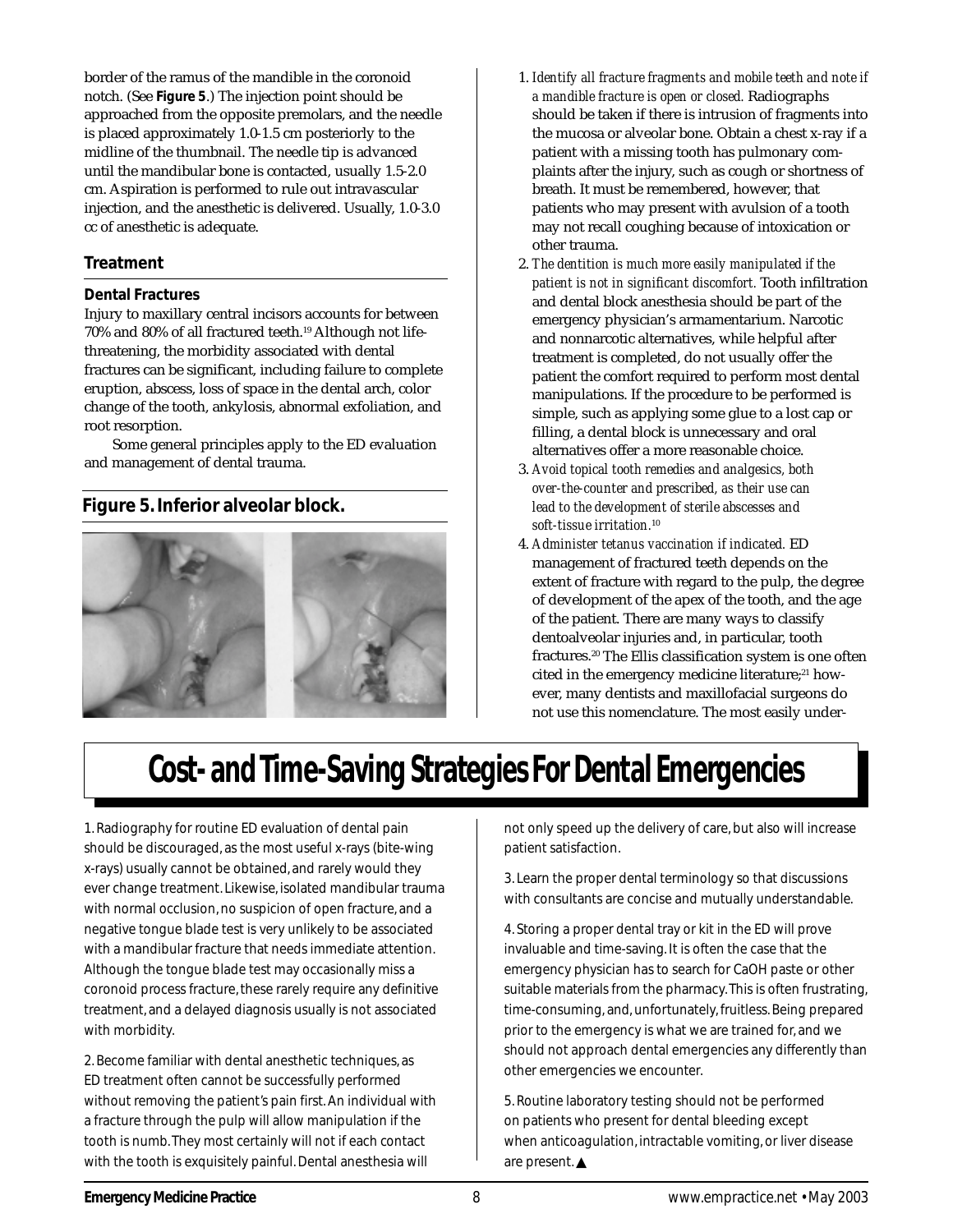stood method of classification is based on a description of the injury.<sup>3</sup>

## *Crown Fractures*

Crown fractures may be divided into complicated and uncomplicated categories. Uncomplicated crown fractures involve the enamel alone or the dentin in combination with the enamel.

#### *Uncomplicated Crown Fractures Through The Enamel Only (Ellis Class I Fractures)*

Uncomplicated crown fractures through the enamel only (Ellis class I fractures) are usually not sensitive to forced air, temperature, or percussion and usually pose no threat to the dental pulp. Immediate treatment is not necessary but may consist of smoothing the sharp edge of the tooth with an emery board or rotary disk sander. It is important to reassure the patient that a dentist can restore the tooth to its normal appearance using composite resins and bonding materials. Follow-up is important, as pulp necrosis and color change can rarely occur (0%-3%).<sup>3,22</sup> (See **Figure 6** and **Figure 7**.)

## *Uncomplicated Fractures Through The Enamel And Dentin (Ellis Class II Fractures)*

Fractures that extend into the dentin are at a higher risk of pulp necrosis and need more aggressive treatment by the emergency physician. (See **Figure 6** and **Figure 8**.) The risk of pulp necrosis in these patients is 1%-7%, but this increases as treatment time extends beyond 24 hours.<sup>3</sup>

# **Figure 6. Crown fractures.**

*Uncomplicated* crown fractures involve (Ellis Class I) the enamel only, and (Ellis Class II) the enamel and dentin. *Complicated* crown fractures involve (Ellis Class III) the enamel, dentin, and pulp.



Used with permission from: Montgomery M, Redding S. *Oral-Facial Emergencies.* 1st ed. Portland, OR: JBK Publishing, Inc.; 1994. Figure 7-1.

These patients often complain of sensitivity to extremes of temperature or forced air. *The physical examination reveals the yellow tint of the dentin as contrasted to the white hue of the enamel*. (Fractures that are closer to the pulp cavity will reveal a pink tinge to the dentin.) These patients are usually sensitive to percussion with a tongue blade. The porous nature of the dentin allows passage of bacteria from the oral cavity to the pulp, which may result in inflammation and infection of the pulp chamber. This occurs most commonly after 24 hours, but may occur sooner if the fracture site is closer to the pulp. Likewise, patients less than 12 years of age have a pulp/ dentin ratio larger than in the mature adult and are at increased risk for pulp contamination. Younger patients, therefore, should be treated aggressively and should be seen by their dentist within 24 hours.<sup>4</sup>

The goal of treating dentin fractures is twofold: to cover the exposed dentin to prevent secondary contamination or infection, and to provide pain relief. After a tooth is covered in the ED, the dentist can later rebuild it with modern composites. A tooth block performed prior to any tooth manipulation allows for easier application of the dressing, since the procedure becomes relatively painless. Dressings that may be applied to the surface of the tooth include calcium hydroxide, zinc oxide, and

# **Figure 7. Uncomplicated fracture through the enamel.**





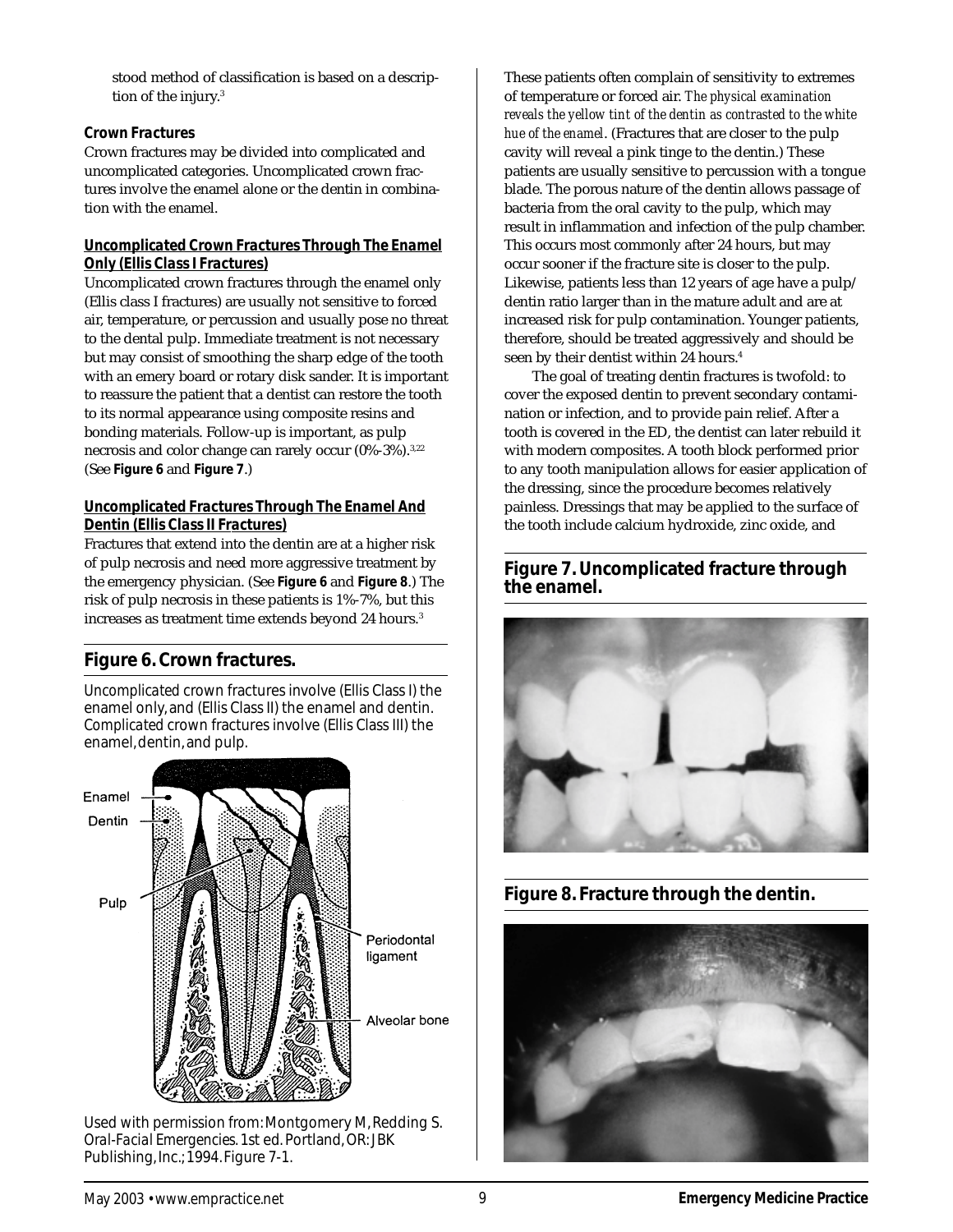glass ionomer composites.10,19,23,24 The literature suggests that glass ionomer dressings may be slightly superior to other dressings when applied by dentists; however, this is debated in the dental community. The ease of applicability of calcium hydroxide paste, however, and the fact that it can be used easily by itself make it attractive for use in ED patients.<sup>19,21</sup> Composites that are cured with a bonding light are beyond the scope of most emergency practice. Skin adhesives and bone wax are sometimes used in the ED. They are not recommended, however, as bone wax is relatively porous, and skin adhesives are not approved for intraoral use. Most dressings are available as a catalyst and a base and are easily mixed with a dental spatula and mixing pad.

A commonly used ED dressing is calcium hydroxide (CaOH) paste, which is mixed and applied to the fractured surface of the tooth. CaOH preparations include both catalyst and base and pre-mixed formulations. (Two brands are Dycal and Pulpdent, which are available at www.dentalbox.net, www.smartpractice.com, www.pattersondental.com, and www.henryschein.com.) The tooth surface should be as dry as possible before application to ensure adherence. This can be accomplished by having the patient bite into gauze pads prior to application. The calcium hydroxide will dry within minutes after being exposed to the moist environment of the mouth. Although placing dental foil over the CaOH paste has been recommended, it is not necessary if the patient follows up within 24-48 hours. The patient should be instructed to eat soft foods until seen by the dentist to prevent dislodging of the dressing. Some practitioners begin antibiotic treatment if the period of exposure is significantly long.<sup>4,10</sup> Penicillin or clindamycin offers good oral flora coverage.25 Many patients sustaining a fracture through the dentin will eventually require a root canal or other definitive endodontic treatment. The timely application of an appropriate dressing in the ED, however, may prevent contamination of the pulp and make root canal unnecessary. As with any trauma to the anterior teeth, it is advisable to explain to the patient that disruption of the neurovascular supply is possible and that long-term complications such as pulp necrosis, color change, and root resorption may occur.

#### *Complicated Fractures Of The Crown Involving The Pulp (Ellis Class III Fractures)*

Complicated fractures of the crown that extend into the pulp of the tooth are true dental emergencies. (See **Figure 9** and **Figure 10**.) These fractures result in pulp necrosis in 10%-30% of cases, even with appropriate treatment.3 *They are distinguished from fractures of the dentin by the pink color of the pulp*. The fracture surface of the tooth should be wiped off with gauze and observed for frank bleeding or a pink blush, which indicates exposure of the pulp. Fractures through the pulp are often excruciatingly painful, but occasionally there is a lack of sensitivity secondary to a disruption of the neurovascular supply of the tooth.<sup>23</sup>

dentist, oral surgeon, or endodontist. The patient often requires a pulpectomy (complete removal of the pulp) or, in the case of primary teeth, a pulpotomy (partial removal of the pulp) as definitive treatment.<sup>22,24</sup> The longer the pulp is exposed, the greater the chance of contamination and abscess formation. If a dentist cannot see the patient immediately, the emergency physician should attempt to relieve the pain and cover the exposed pulp. Supraperiosteal infiltration (dental block) should be performed if significant pain is present. Subsequently, the tooth should be covered with one of the dressings described in the preceding section. Sometimes bleeding is brisk and needs to be controlled before the application of a dressing. This can usually be accomplished by having the patient bite into a gauze pad that has been soaked with a topical anesthetic containing a vasoconstrictor such as epinephrine. Alternatively, a small amount of the anesthetic/vasoconstrictor may be injected into the pulp to control bleeding. After the covering is applied, instruct the patient to stay on a liquid diet and see the dentist as soon as possible. No more than 24 hours should lapse before definitive treatment is initiated. Antibiotic coverage should be considered as described the preceding section if exposure was prolonged.4,10

There are currently no randomized, controlled trials

# **Figure 9. Fracture through the pulp.**



**Figure 10. Complicated fracture through the pulp.**



Immediate management includes referral to a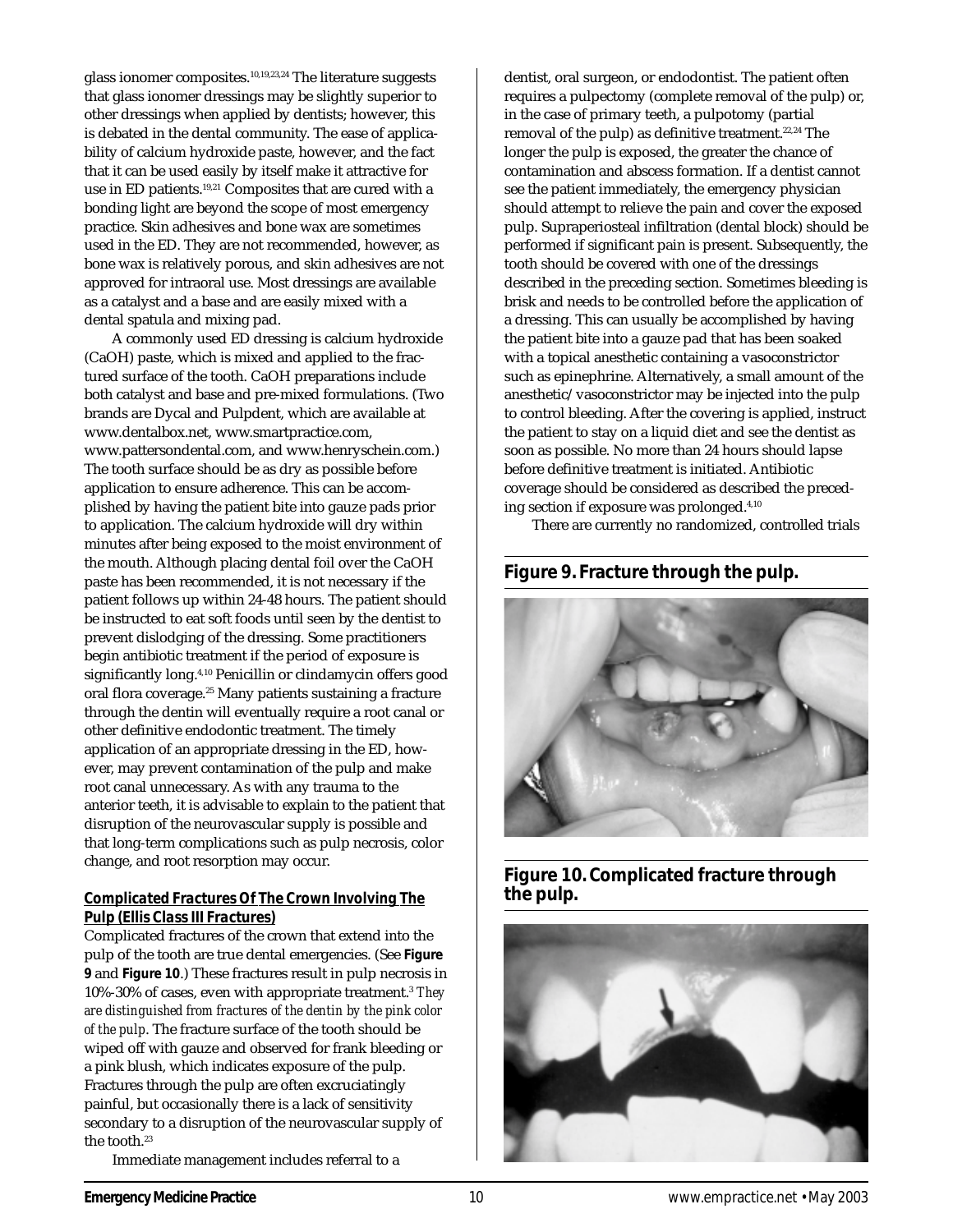that address the question as to whether antibiotics should be prescribed for fractured teeth seen in the ED. Patients who present to the dentist and then undergo definitive treatment do not routinely receive antibiotic prophylaxis.19,24 However, in the ED, we must treat dental

# **Figure 11. Extrusive luxation.**

Extrusive luxation occurs when the tooth is forced partially out of the socket in an axial direction.





Used with permission from: Montgomery M, Redding S. *Oral-Facial Emergencies.* 1st ed. Portland, OR: JBK Publishing, Inc.; 1994. Figure 7-4.

# **Figure 12. Intrusive luxation.**

Intrusive luxation of a tooth compresses the periodontal ligament and vascular supply of the pulp and may crush the apical bone.





Used with permission from: Montgomery M, Redding S. *Oral-Facial Emergencies.* 1st ed. Portland, OR: JBK Publishing, Inc.; 1994. Figure 7-5.

fractures with the following assumptions: first, it is uncertain as to whether the patient will be able to secure rapid dental follow-up, and second, it is usually unknown what the patient's underlying dentoalveolar health is. Delayed fracture care and poor gingival health increase the risk of pulp necrosis and, potentially, periapical abscess. These factors suggest to some that tooth fractures that involve the dentin or pulp should receive antibiotic prophylaxis.

Removal of the pulp with specialized instruments by the emergency physician is not recommended, although some authors have recommended this in the past. This procedure is in the realm of the dental professional and can result in complications if not done properly.

## *Luxation, Subluxation, Intrusion, And Avulsion*

Subluxation refers to teeth that are mobile but not displaced, and luxation refers to teeth that are displaced, either partially or completely, from their sockets. Luxation injuries are divided into four types:

- *Extrusive luxation:* The tooth is forced partially out of the socket in an axial direction. (See **Figure 11**.)
- *Intrusive luxation:* The tooth is forced apically and may be accompanied by crushing or fracture of the apex of the tooth. (See **Figure 12** and **Figure 13**.)
- *Lateral luxation:* The tooth is displaced either facially, mesially, lingually, or distally. (See **Figure 14** on page 14.) This injury is often associated with injuries to the alveolar wall.
- *Complete luxation:* Also known as complete avulsion, the tooth is entirely lost from the socket. (See **Figure 15** on page 14.)

Teeth that are minimally mobile and are not displaced do very well with conservative treatment only. The tooth will tighten up in the socket if not re-traumatized. Patients should be instructed to eat only a soft diet for 1-2 weeks and follow up with their dentist as soon as possible.

Grossly mobile teeth require some form of stabilization as soon as possible. In certain patients with poor gingival health, luxated teeth may not be salvageable due to disease of the attachment apparatus. Fixation is best

*Continued on page 14*

# **Figure 13. Intrusion of the anterior teeth.**

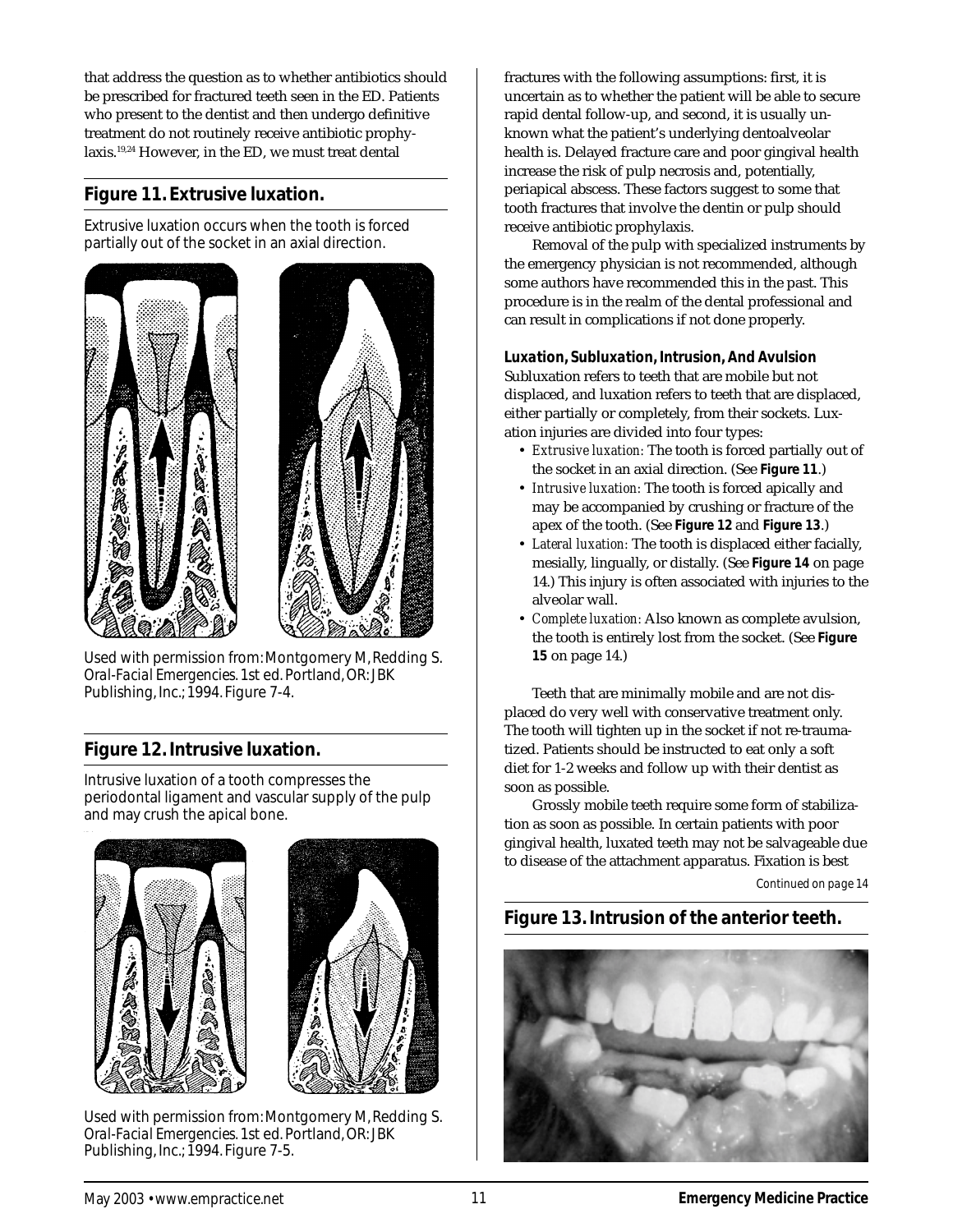# **Clinical Pathway: Approach To The Patient With Dental Trauma**

![](_page_11_Figure_1.jpeg)

The **evidence for recommendations** is graded using the following scale. For complete definitions, see back page. **Class I:** Definitely recommended. Definitive, excellent evidence provides support. **Class II:** Acceptable and useful. Good evidence provides support. **Class III:** May be acceptable, possibly useful. Fair-to-good evidence provides support. **Indeterminate:** Continuing area of research.

*This clinical pathway is intended to supplement, rather than substitute for, professional judgment and may be changed depending upon a patient's individual needs. Failure to comply with this pathway does not represent a breach of the standard of care.*

Copyright ©2003 EB Practice, LLC. 1-800-249-5770. No part of this publication may be reproduced in any format without written consent of EB Practice, LLC.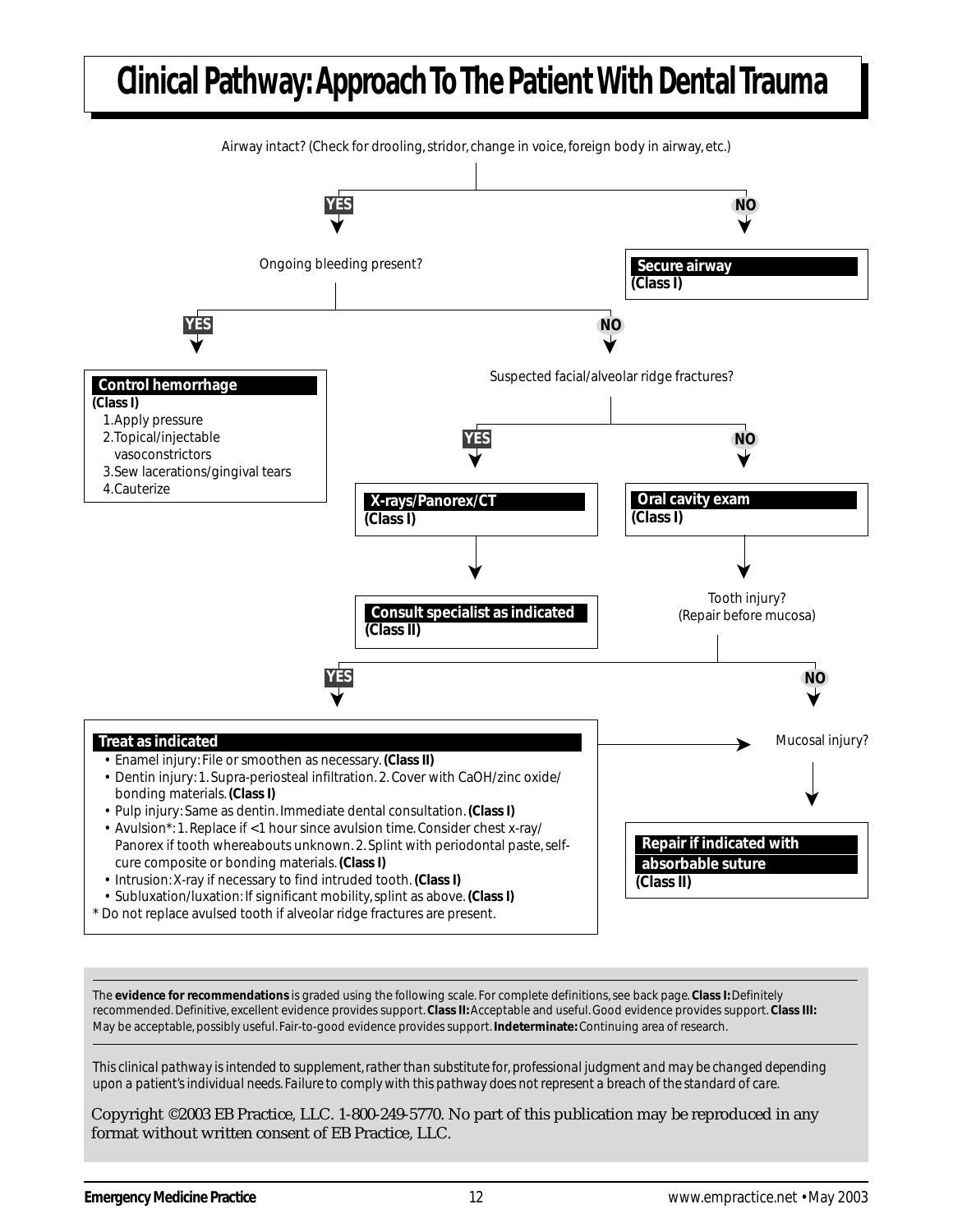# **Ten Pitfalls To Avoid**

**1. "We didn't have anything to put the tooth in, so we just left it out. They can just get an implant anyway."**

Milk suffices just fine for temporary avulsed tooth storage until you are ready to reimplant it. Every attempt should be made to reimplant and, therefore, preserve an avulsed tooth. Every person clearly is not a candidate for implants, and the practitioner should not make this supposition.

#### **2. "I was always taught that you replace a tooth as soon as possible. What difference does it make if it's a kid or not?"**

Primary teeth are best not reimplanted. They can certainly cause problems such as infections and disruptions of the secondary teeth. If there is a question as to whether a tooth is a primary tooth, first replace the tooth and then obtain an x-ray. If you see the secondary teeth have not yet erupted, you can always remove the primary tooth. Likewise, as long as the patient is referred expeditiously (within 48 hours) to a dentist, the dentist can remove the replaced tooth.

#### **3. "My kid looks as if he was in a horror movie. That ER doctor never told me he could have discoloration in his tooth from a simple bump."**

Any trauma to the teeth can result in pulp necrosis and permanent change in the coloration of the tooth. Although the dentist can usually repair this with bleaching or restoration, it is important that you warn patients who sustain tooth trauma that they may have discoloration.

#### **4. "It's not really important that you aspirate before you inject when doing a dental block. That's just for beginners. How was I supposed to know he would develop that huge hematoma?"**

Aspiration is extremely important when performing any dental blocks. It is a simple and important means to diminish side effects and complications. Intravascular injection can lead to cardiovascular effects, syncope, hematomas, and palpitations.

#### **5. "He didn't have a cough or shortness of breath. There was no way to know he aspirated his tooth during that fight."**

When a tooth has been avulsed and its location is unknown, obtain a chest x-ray if there is a question that it may have been aspirated. Removal of a tooth is easier prior to the development of pneumonia/empyema or effusion.

**6. "I didn't see the tooth and, therefore, I assumed that it was avulsed. There was no way to tell it was pushed up into the gingiva and that it would cause an abscess."**

The clinician must have a high index of suspicion in patients with intruded teeth. They often have the appearance of avulsed teeth. Intruded teeth can lead to abscesses and growth abnormalities if not diagnosed. X-ray if there is any question.

#### **7. "I just assumed that the change in his voice was laryngitis. I figured the antibiotics would be good for his dental abscess and his pharyngitis."**

Deep space infections of the neck can be very serious and occasionally life-threatening. Bilateral extension, change in voice, drooling, or difficulty swallowing or breathing are indications of a serious deep space infection. These patients require admission, IV antibiotics, CT scanning to delineate the extent of tissue spread, and oromaxillofacial/oral surgery consultation.

## **8. "There was no way I could have sewn that kid's tongue. He was thrashing all over the place. They usually heal fine anyway."**

Tongue lacerations that are gaping or involve the tongue margin should be repaired. Epithelialization of a significant non-repaired tongue laceration can result in a bifid tongue or a grooved tongue. Both of these conditions can be difficult for plastic surgeons to repair. Repair of difficult tongue lacerations may require sedation or referral to a specialist.

## **9. "We don't have anything to cover fractured teeth in our ED and the patient didn't have any insurance. I told him to follow up in the university dental clinic."**

Teeth that have been fractured through the pulp have a high incidence of pulp necrosis and tooth loss if not treated. Immediate covering in the ED can, occasionally, prevent root canal. It will also help with pain by keeping the nerve covered and decrease the chance of abscess or pulpitis. Immediate referral usually will result in root canal for fractures through the pulp, but the patient will keep a functional tooth.

## **10. "I always thought that penicillin was fine for deep space infections of the neck."**

Penicillin or clindamycin alone are adequate for suspected periapical abscesses, but broader coverage should be instituted for deep space infections of the neck. Penicillin should be used in conjunction with metronidazole. Alternatives include the expanded-spectrum penicillins such as ticarcillin/clavulanic acid, piperacillin/tazobactam, or clindamycin plus cefoxitin. Far more important than antibiotics is surgical consultation. ▲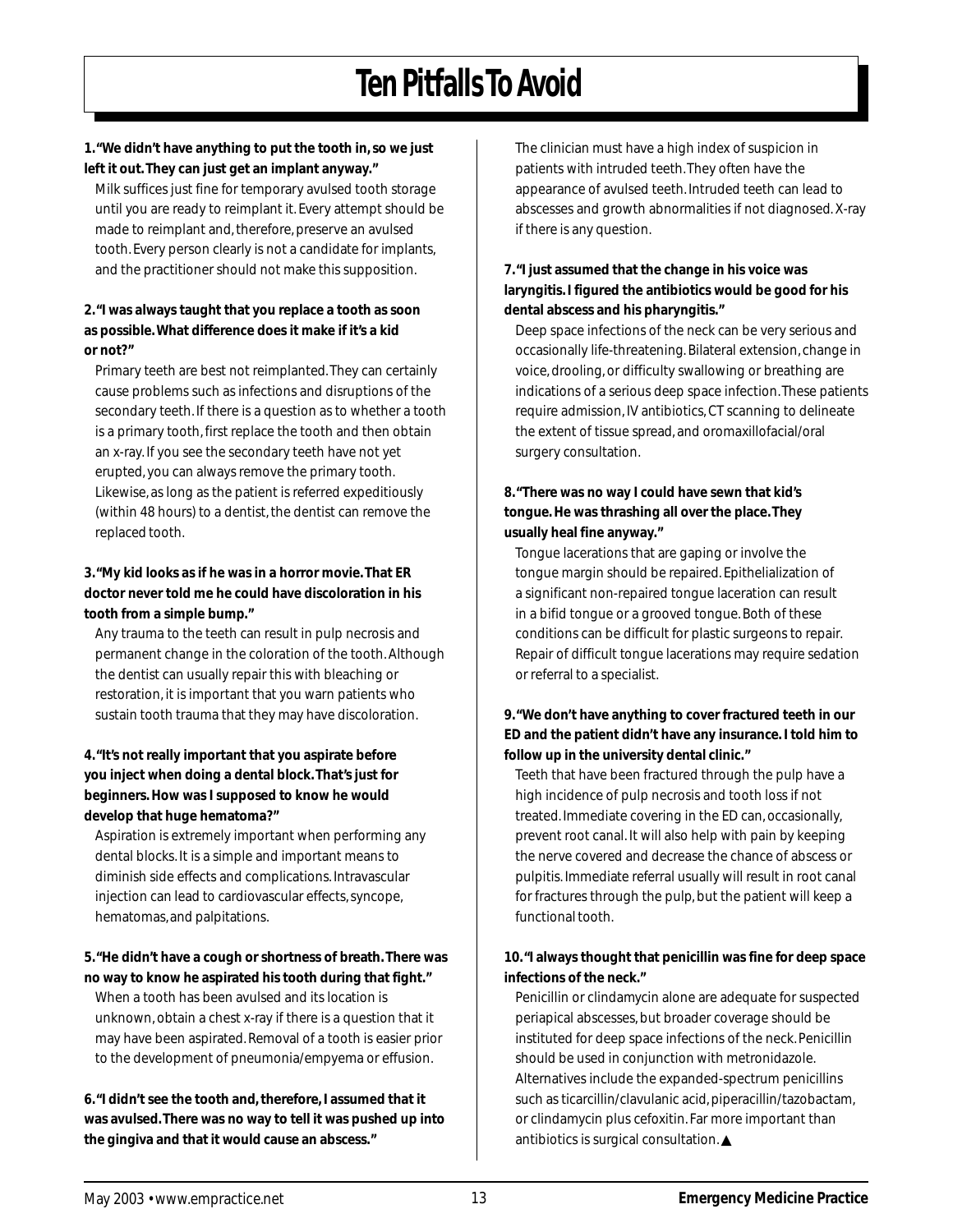#### *Continued from page 11*

performed by the dental specialist with enamel bonding materials or wire ligation. Although many different home remedies exist for splinting loose teeth in the ED, one must be aware of the concern for aspiration of teeth or the splint if the splint should fail. The physician should also avoid the use of non-approved medications in the mouth. An example would be the use of skin adhesives, which, to date, have not been approved for intraoral use.

Temporizing splinting techniques suitable for use by emergency physicians include periodontal paste and selfcure composite. A commercially available form of periodontal paste known as Coe-Pak consists of a base and a catalyst that, when mixed together, form a moderately sticky clay-like dressing that becomes firm after application. The splint performs best if applied to the facial and oral surfaces of the teeth; however, it is usually sufficient to apply it only to the facial surface of the

# **Figure 14. Lateral luxation.**

Lateral luxation occurs when the tooth is displaced in either a lingual, mesial, distal, or facial direction. Fractures of the alveolus frequently accompany lateral luxation injuries.

![](_page_13_Picture_5.jpeg)

![](_page_13_Picture_6.jpeg)

Used with permission from: Montgomery M, Redding S. *Oral-Facial Emergencies.* 1st ed. Portland, OR: JBK Publishing, Inc.; 1994. Figure 7-6.

# **Figure 15. An avulsed tooth.**

![](_page_13_Picture_9.jpeg)

affected teeth. Coe-Pak is most easily applied when the physician's gloves are moistened with water or lubricating jelly and the gingiva and enamel are completely dry. It is important to apply the dressing into the grooves between the teeth as well as to the adjacent teeth, and the patient should be reminded to eat a soft diet until seen for follow-up in 24 hours.

Self-cure composite is another splinting option in the ED. Although many composites used in the dental office require a curing "light" and etching acids to affix the bonding material, self-cure composite requires neither and is easy to use. It is applied only to the enamel of the involved tooth, not the gingiva, and to the adjacent nonmobile teeth. Both periodontal paste and self-cure composites are easy to remove during formal restoration by the dentist.

Teeth that are luxated in either the horizontal or axial planes or are slightly extruded can also be splinted using the preceding techniques. The teeth do not need to be in perfect alignment prior to discharge from the ED. Final adjustments can be made in the specialist's office.

## *Intrusion And Avulsion*

Intruded teeth have been forced apically into the alveolar bone and often result in disruption of the attachment apparatus or fracture of the supporting alveolar bone. This is especially common in permanent teeth with  $\,$ mature roots. $^{7}$  Intruded teeth are often i $\,$ mobile and,  $\,$ therefore, do not require stabilization in the ED, but often do require later endodontic treatment because of pulp necrosis. It is very important to consider the possibility of an intruded tooth if there is an abnormal space in the dentition, as these can cause infection and craniofacial abnormalities if undiagnosed. X-rays should be obtained anytime there is uncertainty as to whether a tooth is intruded or avulsed. The dental specialist should manage intruded teeth, and referral should take place within 24 hours. Permanent teeth often require repositioning and immobilization, but primary teeth are usually given a trial period to erupt on their own before any intervention is taken.

Avulsed teeth are true dental emergencies. The first question to ask is, "Where is the tooth?" Missing teeth may be intruded, aspirated, fractured, swallowed, or embedded in the oral mucosa somewhere. Radiography including Panorex, facial films, or a chest x-ray may need to be considered to find fragments of fractured teeth or an avulsed tooth. ED management is based on a number of factors, including patient age, time elapsed since avulsion, presence of other maxillofacial trauma such as alveolar ridge fractures, and the overall health of the periodontium.7 *Primary teeth are not replaced because they can fuse to the alveolar bone and potentially cause craniofacial abnormalities or infection, and they may prevent normal eruption of the permanent teeth*. 26 There are small reports of successful reimplantation of primary teeth by dentists; however, most resources do not recommend it be performed by dentists, family members, or emergency physicians.25 Reimplanted primary teeth may also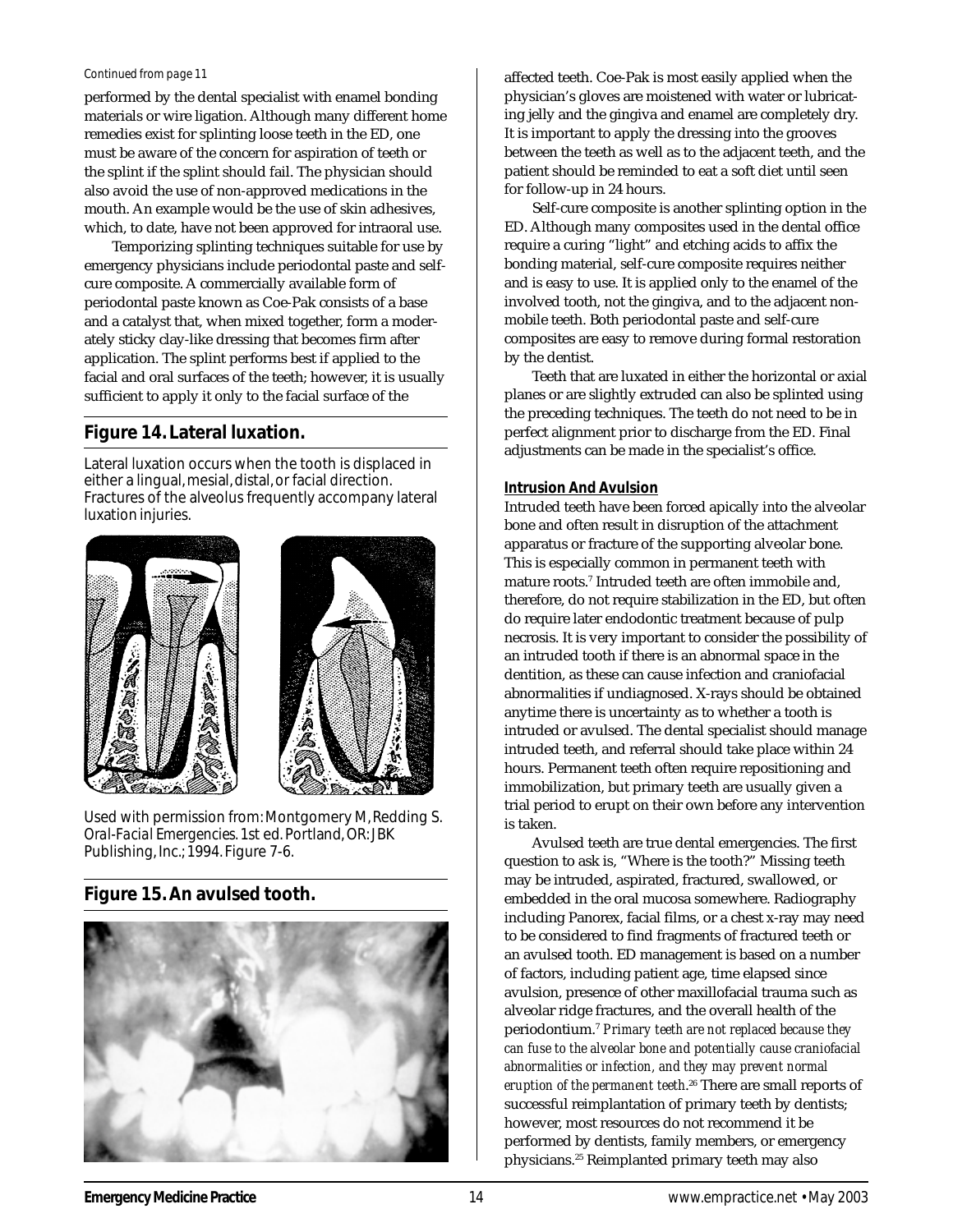interfere with the eruption of the secondary teeth. Parents can be reassured that prosthetic replacements can be worn until the permanent teeth erupt, if desired.

Time is the essential consideration when deciding whether to replace an avulsed tooth. In general, the longer the tooth is out of the socket, the higher the incidence of periodontal ligament necrosis and subsequent failure of reimplantation.7 Periodontal ligament cells generally die within 60 minutes outside of the oral cavity if they are not placed in an appropriate transport medium.4 Significant research has been conducted on different media used to keep the cells of the periodontal ligament alive. Various transport media, including milk, Hank's balanced salt solution, Save-A-Tooth, saliva, water, and Gatorade, have all been studied. Certain cell culture media have been developed that cause periodontal ligament cells to proliferate and remain viable, but milk and the commercially available Save-A-Tooth are best for both prehospital care and ED storage.<sup>27</sup> Both milk and Save-A-Tooth (a commercial version of Hank's balanced salt solution) preserve the periodontal ligament for at least 8-12 hours; however, reimplantation should take place at the earliest opportunity. The critical factor is to get the tooth into some sort of transport medium, because even 5-10 minutes outside some kind of storage medium can cause desiccation and death of the periodontal ligament cells. Saline should be used at the scene if nothing else is available, and the patient or prehospital providers should reimplant the tooth if possible. Saliva and water are less desirable alternatives, although saliva is preferable to water.<sup>28</sup> If the medics or the patient is reluctant to do this or there are conditions preventing reimplantation in the field, it will need to be done on arrival using the following guidelines:

- 1. Store the tooth in an appropriate medium if reimplantation is delayed for any reason.
- 2. It is very helpful to perform a supraperiosteal infiltration prior to the manipulation or replacement of teeth. This makes the procedure more comfortable for the patient and easier for the physician to perform. Regional blocks also are acceptable and are especially useful if more than one tooth is involved.
- 3. Check the oral cavity for trauma. If an alveolar ridge fracture is present or the socket is severely damaged, the tooth should not be reimplanted.
- 4. If available, suction the socket first with a Frasier tip suction catheter to remove any accumulated clot. Overly aggressive suctioning can damage the periodontal ligament fibers lining the socket. Next, gently irrigate to remove any remaining clot. Reimplantation and realignment is difficult if the clot is not entirely removed. Debris on the tooth should be gently rinsed, *not scrubbed*, with saline. It is better to reimplant the tooth with a small amount of debris present than to wipe off the periodontal ligament. Implant the tooth using firm, but gentle pressure.
- 5. The tooth will require splinting (see above) after reimplantation if it is still loose, although teeth that are still very mobile after reimplantation

are less likely to develop firm attachment of the periodontal ligament.

6. Update the patient's tetanus prophylaxis as necessary and send him or her home on a soft diet.

Antibiotics are controversial in the management of fractured and avulsed teeth. Although the American Association of Endodontics does not recommend the routine use of antibiotics for fractures or avulsions, other authors recommend the use of antibiotics that cover mouth flora (such as penicillin or clindamycin) to decrease the inflammatory resorption of the root.<sup>3,8</sup> It is probably prudent to use antibiotics if the root is heavily soiled; otherwise, treatment should be tailored to the individual patient and discussed with the consultant.

The prognosis is dependent on many things, the most critical being time to reimplantation. Likewise, the age of the patient, the stage of development of the root (younger is better), and the overall health of the gingiva are also very important.

The goal of the emergency physician in any tooth avulsion or fracture is to keep the native tooth if possible. A tooth that has been reimplanted usually loses the majority of its neurovascular supply and undergoes pulp necrosis. If the periodontal ligament stays intact, however, the likelihood is greater that the tooth will remain functional. It is important to remind the patient that after reimplantation, some root resorption is inevitable and there is always the chance that tooth loss may occur.

#### *Alveolar Bone Fractures*

Trauma to the anterior teeth may result in fractures of the alveolus, which is the tooth-bearing portion of the maxilla or mandible. Alveolar ridge fractures often occur in multi-tooth segments and will vary in the number of teeth involved, the amount of displacement, and the amount of the mobility of the affected segment. The diagnosis is often obvious as the examination is notable for a section of teeth that are misaligned and mobile. Dental bitewing x-rays confirm the diagnosis and Panorex or facial films may show the fracture line apical to the roots of the involved teeth. (However, these films are often inconclusive or normal.) In addition, most EDs don't have the capability of doing dental bitewing films.

Treatment of these fractures involves rigid splinting of the affected segment, which should be done urgently by an oral surgeon or dentist. *This should ideally be done as soon as possible within 24 hours.* The urgency is dependent upon the mobility, the extent, and the displacement of the involved segment. For example, a fragment that is large and very mobile would present an aspiration risk and should be fixed immediately. Likewise, an open fracture would need immediate attention. A stable, small segment could be repaired in 48-72 hours. The role of the emergency physician is to identify the injury as well as any avulsed or fractured teeth and preserve as much of the alveolar bone and surrounding mucosa as possible. Alveolar bone that is lost, debrided, or missing is difficult for the specialist to restore properly.<sup>21</sup>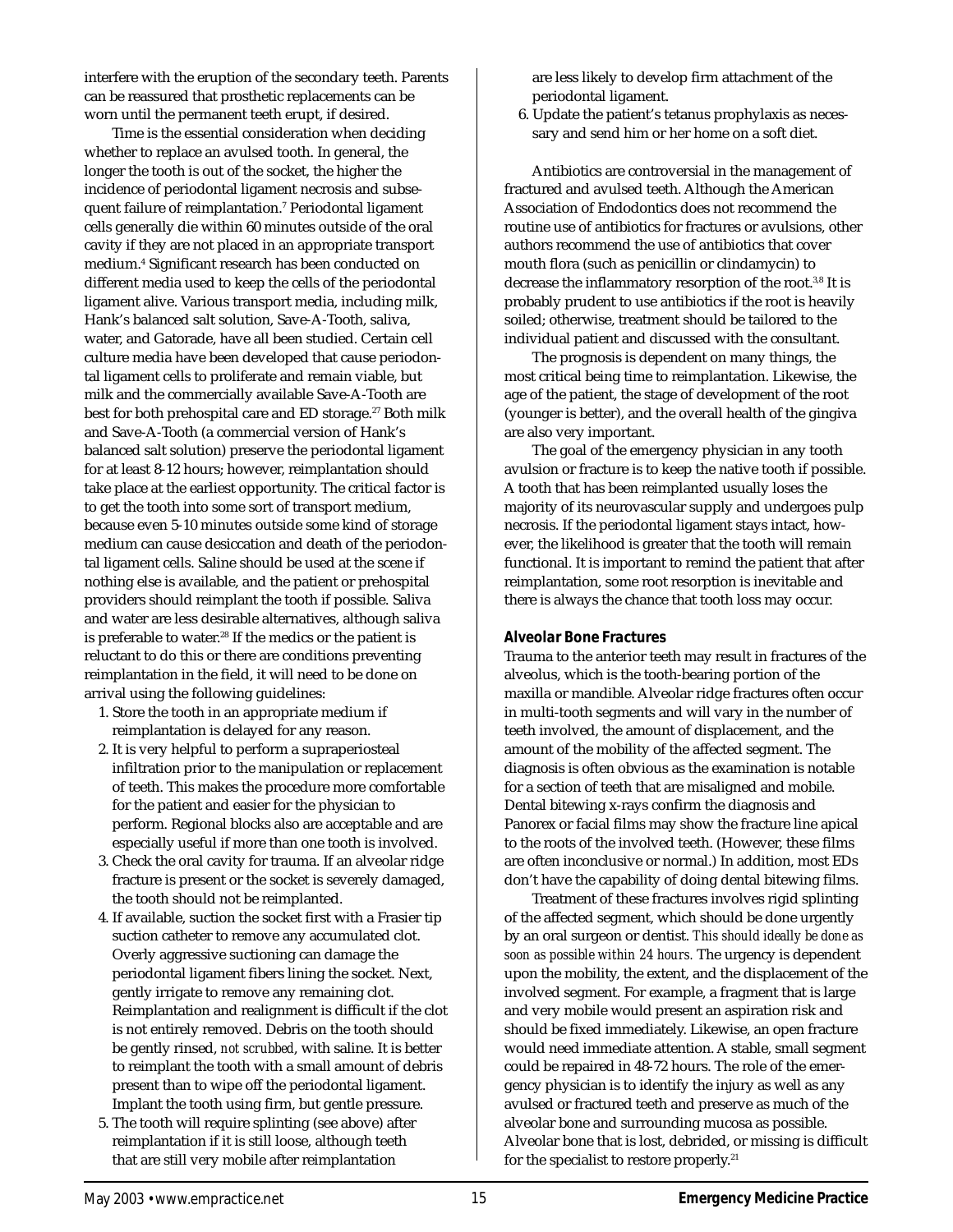#### **Lacerations And Dentoalveolar Soft-Tissue Trauma**

It is imperative for the emergency physician to carefully inspect all wounds and lacerations of the perioral region and determine whether any foreign bodies are present. Through-and-through lacerations are easily overlooked, as are small foreign bodies and tooth fragments.

Generally, the repair of injured teeth should take place prior to soft-tissue repair, as soft-tissue manipulation (as would occur during repair of tooth injuries) can result in damage to sutures already placed in the soft tissue. The repair of oral lacerations follows standard wound repair principles.

*The rates of infection of intraoral lacerations are extremely small, and most heal uneventfully without antibiotic coverage.* One prospective study showed a trend toward decreased infections in intraoral lacerations treated with prophylactic penicillin; however, the results were not statistically significant.<sup>29</sup> Some practitioners use antibiotics if a significant amount of devitalized or crushed tissue is present or if the wound is through-and-through. Coverage of oral flora (penicillin or clindamycin) is adequate for mouth lacerations, whereas additional skin coverage (clindamycin or dicloxacillin) is sometimes employed for through-and-through lacerations.

The emergency physician will inevitably be faced with the following challenging injuries.

#### *Buccal Mucosa Injuries*

Most lacerations and abrasions of the buccal mucosa heal quickly and rapidly and don't require repair. Large lacerations (> 1-2 cm) should generally be repaired using 4-0 or 5-0 chromic sutures. Absorbable sutures should be placed so that the knots are buried. Silk has been recommended as an alternative and is acceptable, but it has a higher reactivity and will need to be removed after healing. Avoid nylon sutures, as they are sharp and irritating to tissue.

Through-and-through lacerations can present a sticky situation. The integrity of the Wharton's and Stenson's ducts as well as the facial nerve needs to be established prior to repair. Clues to ductal injury include saliva leaking from the wound or blood at the orifice of Stenson's duct (which exits in the buccal mucosa at the level of the upper second molar). The Wharton's duct exits the buccal mucosa under the tongue in the midline and also should be examined for bloody drainage.

Test all five branches of the facial nerve for integrity:

- To test the temporal branch, ask the patient to contract his or her forehead and elevate his or her brow.
- Test the zygomatic branch by having the patient open and shut his or her eyes.
- Evaluate the buccal and mandibular branches by having the patient smile and frown.
- Check the cervical branch by having the patient contract the platysma muscle.

Guidelines for closure are controversial, but generally, larger lacerations  $(> 1 \text{ cm})$  should be closed.<sup>30</sup> The

mucosa is repaired as described, and the skin is closed with 6-0 nylon, prolene, or rapidly absorbable suture. Close the mucosa first so as not to disturb the skin layer. If the intraoral wound is very small or is a puncture wound, it is reasonable to close only the skin layer.

Large lacerations, through-and-through lacerations, or lacerations with large amounts of devitalized tissue should be rechecked in a couple of days. Facial sutures are removed in five days. Saline rinses and a soft diet should be prescribed.

#### *Gingiva Injuries*

Small lacerations over the maxillary or mandibular gingiva usually heal uneventfully without intervention. If the laceration is large, gaping, there is bone exposed, or if a flap is present, you should approximate the edges with 4-0 or 5-0 absorbable suture. As mentioned, silk is a rarely used option. If difficulty arises because there is little soft tissue underneath the gingiva to anchor your suture, then superficially wrap the suture around the teeth and use them as anchors for your suture. (See **Figure 16** and **Figure 17**.)

#### *Frenulum Injuries*

The maxillary frenulum rarely requires sutures for simple lacerations, but more complex lacerations extending into

## **Figure 16 and Figure 17. Wrapping the suture around the teeth to assist in repairing the gingiva.**

![](_page_15_Picture_21.jpeg)

![](_page_15_Picture_22.jpeg)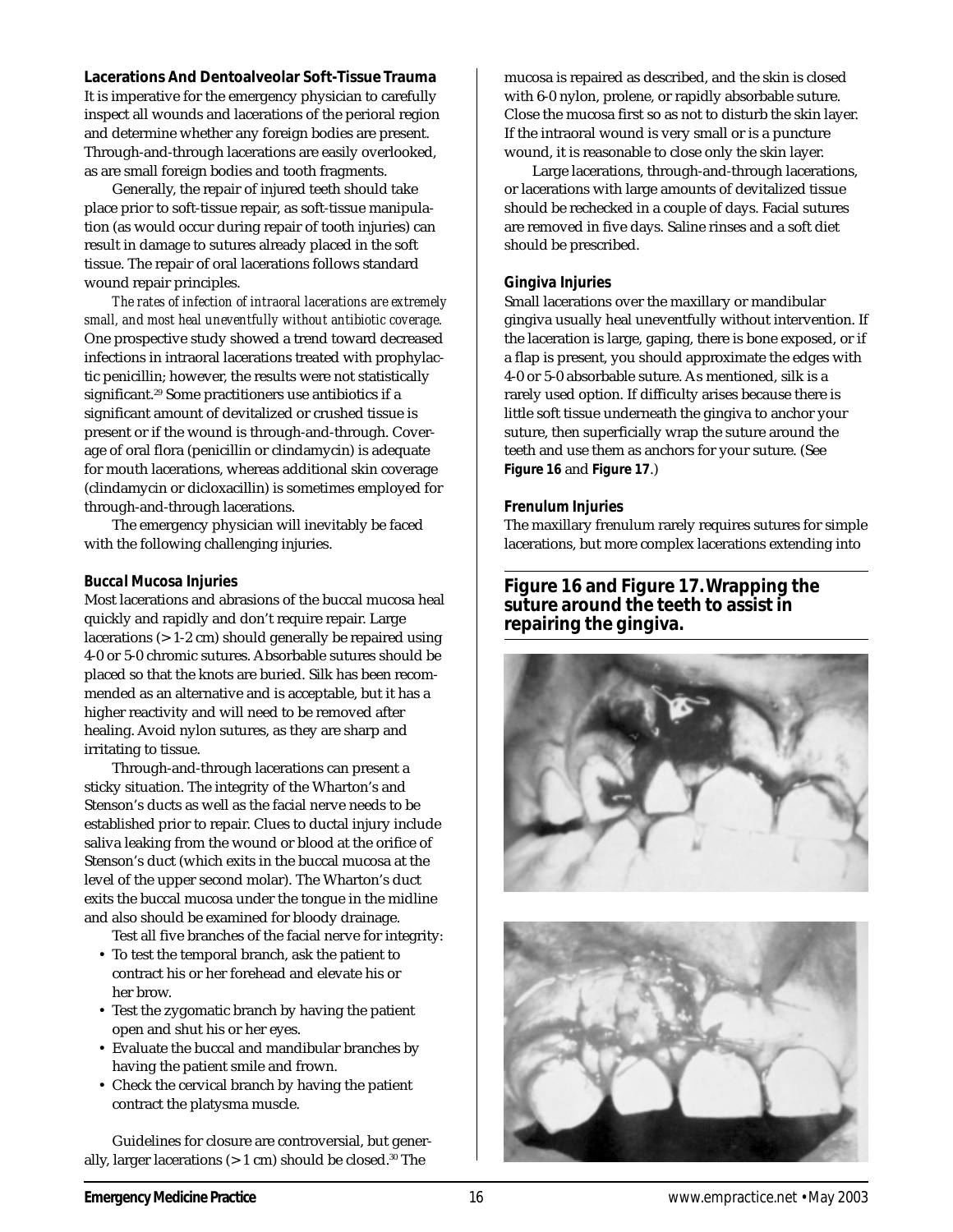the surrounding mucosa or gingiva should be approximated with absorbable suture. These wounds are painful! Even if suturing is not required, analgesia should be prescribed in many cases. The lingual frenulum is very vascular in nature and may need a suture or two to control hemostasis. A local anesthetic with a vasoconstrictor aids in hemostasis while the wound is repaired.

#### *Tongue Injuries*

Most tongue lacerations that are less than a centimeter and whose wound edges are not gaping do not require repair.30 Lacerations that gape widely need sutures, as the cleft left by the non-repaired wound will epithelialize, leaving a grooved or bifid appearance. Likewise, wounds that are bleeding profusely, are flap-shaped, or are on the edge of the tongue should be sutured. Small avulsions heal without intervention.

The securing of the tongue is the challenging part of this repair. Explaining the procedure to the patient in detail before proceeding goes a long way in determining success. Have an assistant hold the tongue with gauze or, if necessary, use a towel clip on the end of the anesthetized tongue to hold the tongue in place. An assistant can also pull the tongue out of the mouth using a suture placed through the tip of the tongue. Children with tongue lacerations that need to be repaired may require procedural sedation or repair by a specialist in the surgical suite, but fortunately most pediatric tongue lacerations are small and heal uneventfully without suture repair.<sup>30</sup>

Repair should be initiated with anesthesia, either locally or via a lingual block. For the repair, 4-0 absorbables are ideal to use, but silk can be used as well. Silk has the advantages of being smooth and nonirritating to tissues as well as secure, but it must be removed in 5-7 days. Deep lacerations extending into the muscle can be closed with one deep stitch penetrating both the mucosa and the muscle. Bury the knots of absorbable sutures as they often work their way loose with the constant movement of the tongue. Full-thickness lacerations can be closed in a number of ways. Suturing all three layers together is acceptable, as is the technique of closing the top mucosa and muscle with one layer and, subsequently, doing the same thing on the underside of the tongue. Bleeding is almost always controlled with primary repair, as described in the following section.

#### *Hemorrhage*

Bleeding from the oral cavity is commonly associated with dental procedures. Often, when that bleeding is delayed, it is the emergency physician who must control the problem. First, ascertain whether it was dental work that caused the problem. Spontaneous bleeding of the oral cavity or gingiva not associated with dental manipulation or trauma suggests advanced periodontal disease or a systemic process.

Gingival bleeding after scaling or other minor routine dental procedures is usually controllable with direct pressure and saline/hydrogen peroxide rinses.

Bleeding that persists from the gingival areas despite pressure and rinses should raise suspicion for bleeding abnormalities, the majority of which are medicationinduced. Much more common is hemorrhage arising after a molar has been extracted. These patients usually present when the dentist cannot be contacted and after many futile attempts to stop the bleeding at home. There are a number of options available in the ED to control this type of bleeding:

- Apply direct pressure. Patients have probably been doing this at home, but a couple of simple techniques make it more effective. Any excessive clot that has built up around the oozing site should be removed with a suction catheter after giving a local anesthetic. Gently irrigate the socket. Adherent clot can be left intact. Next, insert a dental roll gauze (dental tampon) over the bleeding site, covered by 2 x 2s. Dental roll gauze has the advantage of fitting more precisely between the teeth and, therefore, affords more pressure. It helps to moisten the gauze with a topical vasoconstrictor such as epinephrine. Instruct the patient to bite down and hold for 15 minutes or so.
- If bleeding persists after 15 minutes, infiltration with an anesthetic containing a vasoconstrictor should be performed. Infiltrate the bleeding area and the gingiva surrounding the socket with lidocaine and epinephrine (1:100,000) until blanching occurs. Reapply the gauze over the site and instruct the patient to bite down for another 15 minutes. The injection serves two purposes: it causes vasoconstriction, and it anesthetizes the area so that adequate pressure can be generated during biting.
- If bleeding persists, insert coagulating agents (such as Gelfoam, Surgicel, Avitene, or Instat) into the socket and then loosely close the gingiva surrounding the socket with silk suture. Instruct the patient to bite down on gauze placed over the sutures.
- Electrocautery works extremely well. Thermal cautery units that use battery power and do not require the patient to be grounded are available. Anesthetize the site prior to cauterization.
- If the preceding measures are not effective in controlling bleeding, consult a specialist. It is also reasonable to consider the use of fresh frozen plasma or platelets if a coagulopathy is determined to be present.

Patients whose bleeding can be controlled can be discharged and instructed not to take anything by mouth for four hours and then only cold liquids and soft foods. Silk sutures require removal in seven days.

#### **Alveolar Osteitis**

Alveolar osteitis (dry socket) pain can be severe and often requires definitive treatment. Alveolar osteitis is a localized osteomyelitis that occurs when the alveolar bone becomes inflamed. This occurs when the clot normally present in the tooth after a tooth extraction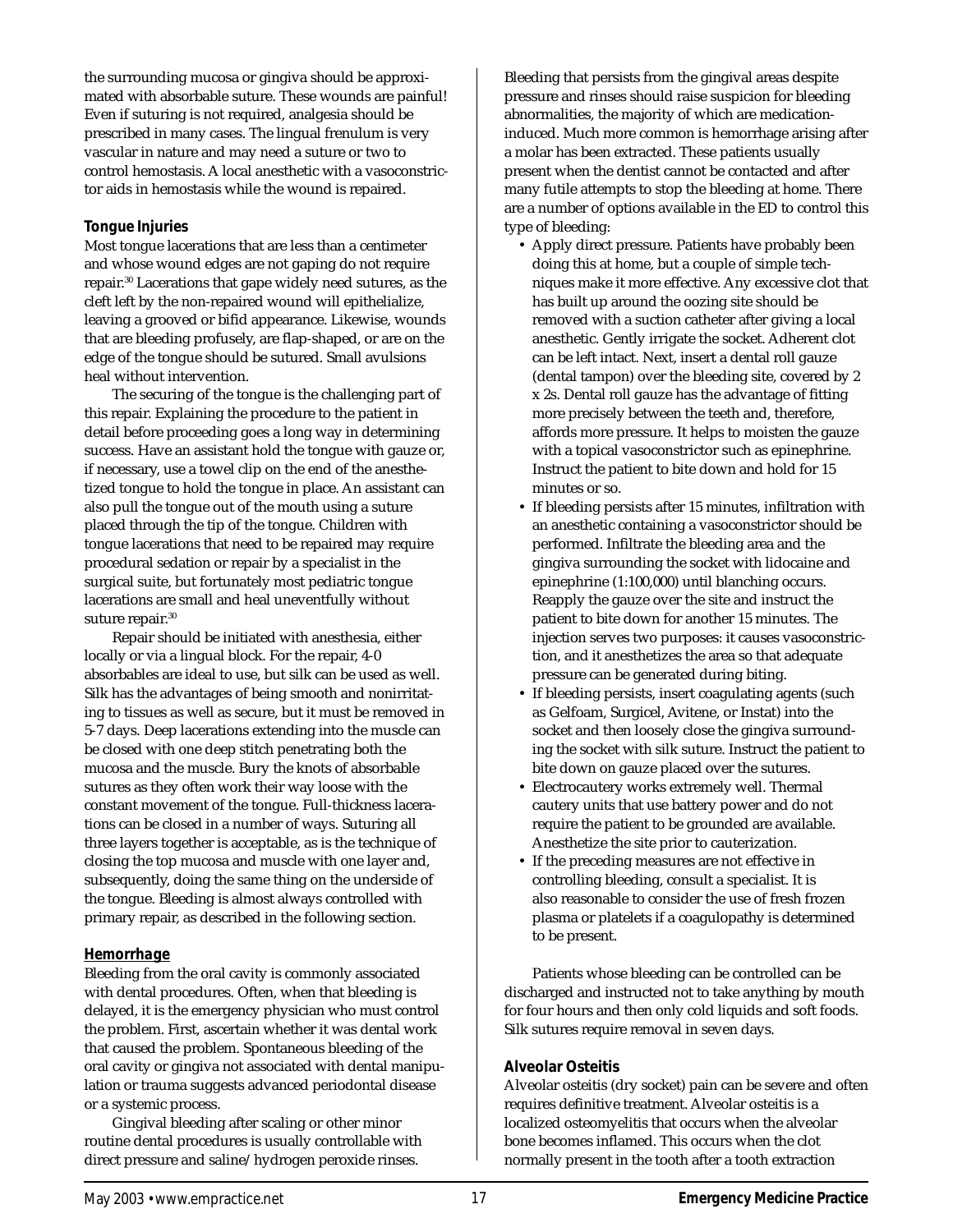becomes dislodged or dissolves. It is most common 2-4 days following a tooth extraction. The examination is usually unremarkable, with the exception of the missing clot (which isn't always obvious to the non-experienced practitioner). Smoking, drinking from a straw, hormone replacement, and periodontal disease predispose the patient to a dry socket. Only 2%-5% of patients ever develop a dry socket; however, this number increases with traumatic extractions or impacted third molars.<sup>10,31</sup>

If a patient presents with pain several days after an extraction and a relatively normal examination, dry socket is likely. The pain is rarely relieved with traditional pain medications, but a dental block provides immediate relief. The alveolar osteitis can be adequately treated after the pain is relieved. Irrigate the socket and gently suction any accumulated debris with a Frasier tip suction catheter. Next, the socket must be filled, which will prevent recurrence of pain and allow healing to begin.

The socket may be packed with gauze that is impregnated with eugenol (oil of cloves) or a local anesthetic. These can be obtained from the hospital pharmacy. The gauze tends to dry out and loosen; therefore, it needs to be replaced in 24-36 hours. Patients should see their dentist the next day or return to the ED so that the packing can be replaced. The socket may also be packed with a slurry of Gelfoam and eugenol. The Gelfoam acts as a matrix to hold the eugenol in place. A commercial product, Dry Socket Paste (available at www.dentalbox.net, www.pattersondental.com, or www.henryschein.com) can also be applied by itself into the socket, or it can be mixed with Gelfoam as a thicker slurry. Dry Socket Paste is a very thick paste containing eugenol. It often stays in place longer than gauze and doesn't dry out. There are also other commercial products available for dry sockets from dental supply companies.

Antibiotics may be given to prevent alveolar osteitis, although they are rarely necessary once the socket has been packed. They should be prescribed at the discretion of the patient's oral surgeon or dentist. $10,21,23$ 

#### **Dentoalveolar Infections**

Infections of the mouth run the gamut from minor, easily managed abscesses to severe, life-threatening deep space infections that require airway management and operative drainage. The most common dental infections that present to the ED are those related to pulp disease. Others are associated with the attachment structures of the teeth, such as the gingiva, periodontal ligament, and the alveolar bone. These infections are often chronic conditions, but over time they can progress to the point where periodontal abscesses form and emergency treatment is required. Emergency physicians will be called upon to drain abscesses of dental origin that do not extend into the deep spaces and that have well-defined boundaries that are easily accessible by intraoral or external drainage.

Diseases of the pulp can be secondary to trauma,

operations, or other causes, but clearly the most common cause is secondary to bacterial invasion after carious destruction of the enamel. As the enamel is destroyed, caries development progresses more rapidly through the dentin and into the pulp chamber, causing an inflammatory reaction termed pulpitis. If the erosion caused by the bacteria is large enough to drain the developing inflammation, the patient may be asymptomatic for a fairly long period of time. When the drainage becomes blocked, the process progresses to the pulp and the periapical space, causing exquisite tenderness.

A periapical abscess will follow the path of least tissue resistance, which may be through the alveolar bone and gingiva and into the mouth (see **Figure 18**), or the deep structures of the neck. If the infection has progressed apically through the alveolar bone and there is localized swelling and tenderness at the base of the tooth, incision and drainage is indicated. Abscesses of this type are usually visualized at the gingival margin. Incision and drainage is easily accomplished by making a stab incision with a #11 blade over the area of maximal fluctuance. Small abscesses probably do not need a drain placed; however, larger abscesses may benefit from a drain. A fenestrated drain or a piece of 1/4" gauze is acceptable and should be tacked to the mucosa with silk suture to prevent aspiration. Antibiotics are often prescribed.

In the ED setting, differentiation between periapical abscesses or simple pulpitis is difficult, and dental x-rays are seldom available. Therefore, in the absence of trauma or recent instrumentation, some physicians begin antibiotics if the patient complains of tooth pain and localized percussion tenderness exists. Routine antibiotics for tooth pain that is caused by non-infectious causes (pulpitis, instrumentation, etc.) or abscesses that are localized to the periapical region are not recommended by the dental societies.<sup>32,33</sup> Antibiotics have been recommended for odontogenic infections that have spread outside the immediate periapical area or have associated systemic signs, such as fever, swelling, or trismus.

## **Figure 18. Perforation of labial and palatal cortex.**

![](_page_17_Picture_11.jpeg)

Used with permission from: Montgomery M, Redding S. *Oral-Facial Emergencies.* 1st ed. Portland, OR: JBK Publishing, Inc.; 1994. Figure 2-1.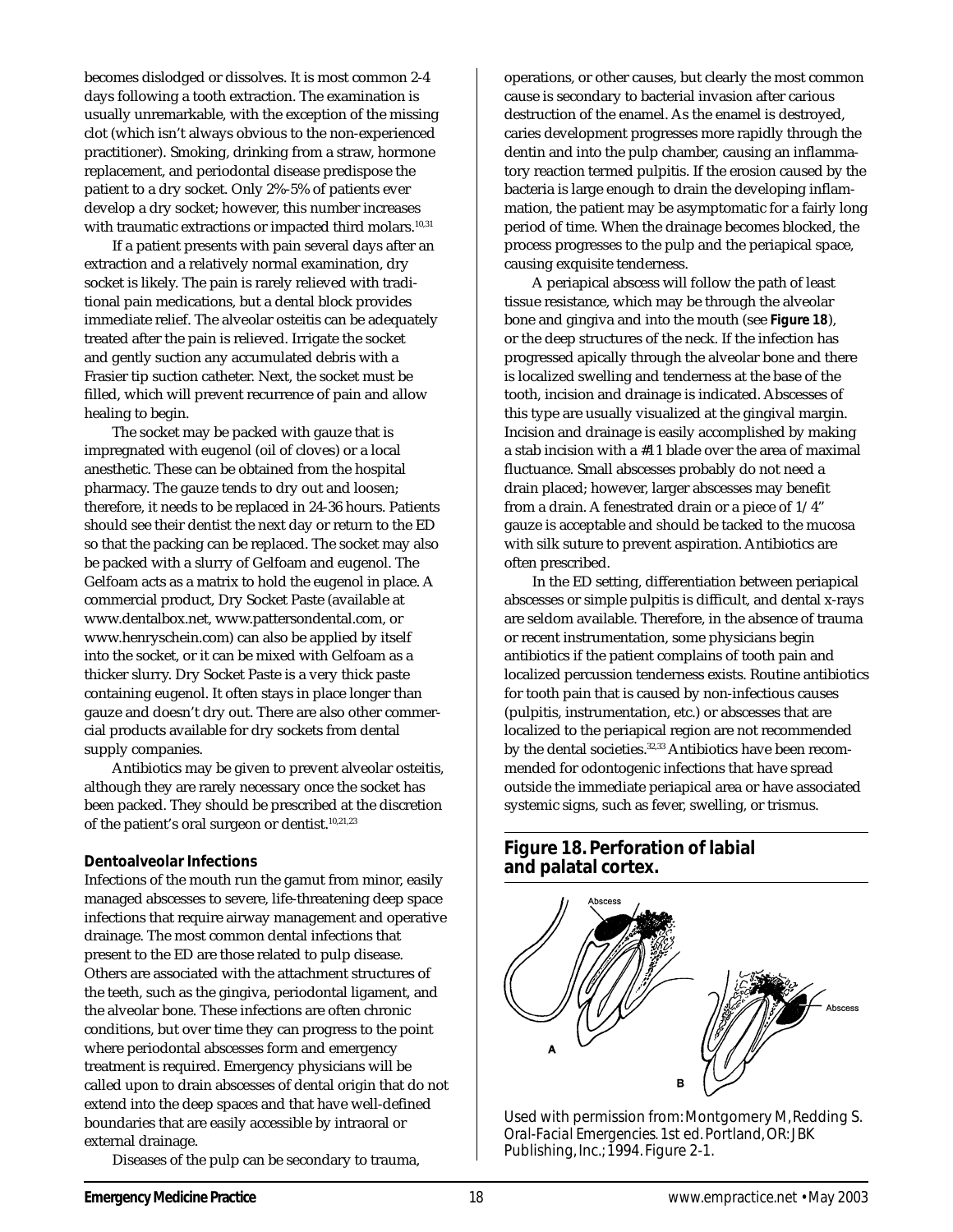There is clearly no set standard of care with regard to the prescribing of antibiotics in odontalgia. The dental literature does not recommend routine administration but, as noted, it is common practice. Analgesia should be provided as well. A supraperiosteal infiltration (tooth block) using a long-acting anesthetic should be performed in most cases as this not only provides immediate and long-acting relief, but it also decreases the requirement for narcotic analgesics once the anesthetic has dissipated.

Periodontal disease, unlike pulpal disease, is usually not symptomatic and, therefore, rarely is a reason to come to the ED. Periodontal disease refers to infection of the gingiva, the periodontal ligament, and the alveolar bone (essentially, the attachment apparatus of the tooth). Gingivitis is an inflammation of the gingiva caused by bacterial plaque. In advanced disease, the gingiva becomes red and inflamed and tends to bleed easily. If the disease is chronic, an abscess can form as organisms become trapped in the periodontal pocket. The purulent material usually escapes through the gingival sulcus; however, it can invade the supporting tissues, the alveolar bone, and periodontal ligament (periodontitis). Periodontal abscesses that are not draining spontaneously through the sulcus can be drained in the ED. Saline rinses are encouraged to promote drainage. Systemic antibiotics should be reserved for severe cases or for abscesses that cannot be drained. Chlorhexidine rinses can be substituted for saline for more severe disease. If you are uncertain whether the abscess is from the pulp or the periodontium, antibiotics should be prescribed even if the abscess is drained.<sup>10,31</sup>

Pericoronitis is an inflammatory condition that occurs when the gingiva overlying the erupting teeth becomes traumatized and inflamed (a common occurrence with the eruption of wisdom teeth). The gingiva overlying the crown may entrap the bacteria, and subsequent infection may develop. The localized infection can occasionally spread to deeper spaces such as the pterygomandibular or submasseteric spaces. Clinically, patients with spread of their pericoronal infections will present with trismus secondary to irritation of the masseter and pterygoid muscles. ED evaluation is directed at detecting regional spread to the deeper spaces. CT scanning may be helpful. Significant trismus or other systemic signs of advanced infection require IV antibiotics and urgent consultation for drainage procedures (and usually extraction of the offending tooth). If pericoronal infection is localized, saline rinses and oral antibiotics are prescribed with dental follow-up in 24-48 hours.

#### **Deep Space Infections Of The Head And Neck**

It is not unusual for odontogenic infections to spread into the various potential spaces of the face and neck. Presenting signs and symptoms consist of fever, chills, pain, difficulty with speech or swallowing, and trismus. (See **Table 4**.) Although certain teeth usually spread to particular contiguous spaces, the rapid spread of these infections often makes localizing the exact space involved

| Space                                  | Trismus  | Dysphagia | Source                                                    | Edema                                                         | Unique Sign/Symptom                                                                      |
|----------------------------------------|----------|-----------|-----------------------------------------------------------|---------------------------------------------------------------|------------------------------------------------------------------------------------------|
| Peritonsillar                          | Minimal  | Yes       | Tonsil                                                    | Soft palate                                                   | Uvular deviation.<br>hot-potato voice, otalgia                                           |
| Submandibular<br>(Ludwig's angina)     | Marked   | Yes       | 2nd and 3rd<br>mandibular molars                          | Diffuse, collar                                               | Brawny edema, firm floor<br>of mouth                                                     |
| Parapharyngeal<br>(lateral pharyngeal) | Severe   | Yes       | Teeth<br>(odontogenic)                                    | Tonsil, lateral<br>pharyngeal wall<br>$±$ soft tissue of neck |                                                                                          |
| Carotid sheath                         | Variable | Variable  | Direct extension<br>IV drug abuse,<br>trauma              | Sternocleido-<br>mastoid muscle                               | Pitting edema over<br>sternocleidomastoid<br>muscle, torticollis                         |
| Retropharyngeal                        | Yes      | Yes       | Upper respiratory<br>infection, naso-<br>pharynx, sinuses | Unilateral bulge,<br>posterior<br>pharyngeal wall             | ± Drooling, cervical<br>rigidity, hot-potato voice                                       |
| Prevertebral                           | Variable | Variable  | Direct extension<br>trauma.<br>tuberculosis               | Midline bulge,<br>posterior<br>pharyngeal wall                | $±$ Drooling, cervical<br>rigidity, hot-potato voice<br>(tuberculosis may be<br>chronic) |
| Pterygopalatine                        | Severe   | No        | Maxillary molars                                          | Gingiva, face, or eye                                         |                                                                                          |
| Masticator                             | Extreme  | No        | 3rd mandibular<br>molar                                   | Posterior<br>mandibular ramus                                 | External swelling minimal<br>compared to trismus                                         |
| Visceral                               | Variable | Yes       | Direct extension<br>trauma                                | Variable                                                      | $±$ Hoarseness, dyspnea,<br>cutaneous emphysema                                          |

## **Table 4. Signs and symptoms of deep-space neck infections.**

Used with permission from: Eisele DW, McQuone SJ, eds. *Emergencies of the Head and Neck.* St. Louis: Mosby; 2000. Table 19-1.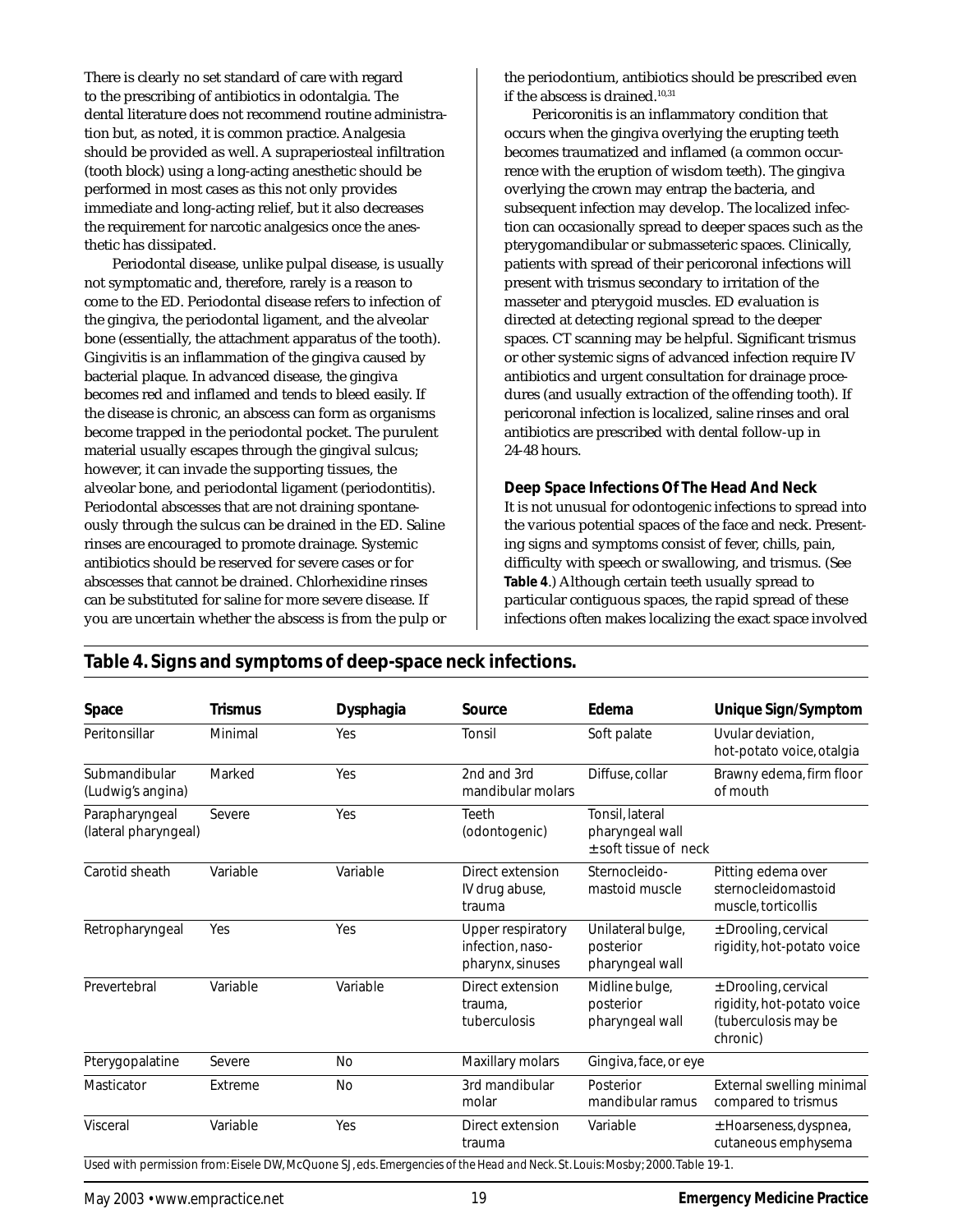difficult. Infections may involve the buccal, temporal, submasseteric, sublingual, submandibular, parapharyngeal, and other regions. (See **Figure 19** and **Figure 20**.) Maxillary extension of periapical abscesses can spread into the infraorbital space and, subsequently, to the cavernous sinus through the ophthalmic veins, resulting in cavernous sinus thrombosis. Cavernous sinus involvement is usually associated with periorbital cellulitis as well as meningeal signs or a decreased level of consciousness.

Periapical infections of the anterior mandibular teeth often spread to the buccinator space or the sublingual space, while those of the mandibular molars spread into the submandibular space. The submandibular space connects with the sublingual space. Bilateral involvement of both of these spaces is known as Ludwig's angina and can be life-threatening. Most cases of Ludwig's angina are caused by dental infections. Specific attention should be paid to the neck and the floor of the mouth during the physical examination. Woody induration of the tissues in the mouth floor or elevation of the tongue is indicative of spread of the infection across the midline. Airway precautions are of paramount importance.<sup>34</sup> As infection progresses, the submandibular, submental, and sublingual spaces all become edematous, and there may be elevation of the tongue and the soft tissues of the mouth.

#### **Figure 19. Temporal spaces of the neck.**

![](_page_19_Figure_3.jpeg)

Used with permission from: Eisele DW, McQuone JS, eds. *Emergencies of the Head and Neck.* St. Louis: Mosby; 2000. Figure 16-2 (a).

The soft tissues of the posterior pharynx can also become involved. The suprahyoid region of the neck appears tense and indurated, and landmarks may be obscured.

The management of complicated odontogenic head and neck infections centers on airway management, surgical drainage, and antibiotics. If there is uncertainty as to whether the deep spaces are involved, CT scanning can delineate the extension of the infectious process.31 *CT scanning has become the imaging modality of choice for deep space infections of the head and neck as it can localize collections of cellulits or abscesses that cannot otherwise be examined.*35,36 Airway intervention should be performed early if there is any question of compromise, and tracheostomy may be indicated.37,38 Surgical consultation with the appropriate specialist is mandatory. Intravenous antibiotics should be administered in the ED.

The bacteria involved are typically a mixed *Streptococcus/Staphylococcus* combination, but a mixed aerobic/ anaerobic infection is also possible. More than 40% of isolates from odontogenic neck abscesses are resistant to beta-lactam antibiotics.31 Antimicrobials of choice include penicillin G plus metronidazole or expanded-spectrum penicillins such as ampicillin/sulbactam, ticarcillin/ clavulanate, and piperacillin/tazobactam. These combination antibiotics are effective against beta-lactamaseproducing bacteria and also cover anaerobes such as *Bacteroides fragilis*. Clindamycin is an effective choice when patients are allergic to penicillin and should be used in combination with a cephalosporin such as cefotetan or cefoxitin in order to cover resistant organisms. *In deep space infections, antibiotics are adjunctive therapy and not a substitute for surgical intervention.*

## **Figure 20. Location of temporal space abscesses.**

![](_page_19_Figure_9.jpeg)

Used with permission from: Eisele DW, McQuone JS, eds. *Emergencies of the Head and Neck.* St. Louis: Mosby; 2000. Figure 16-2 (b).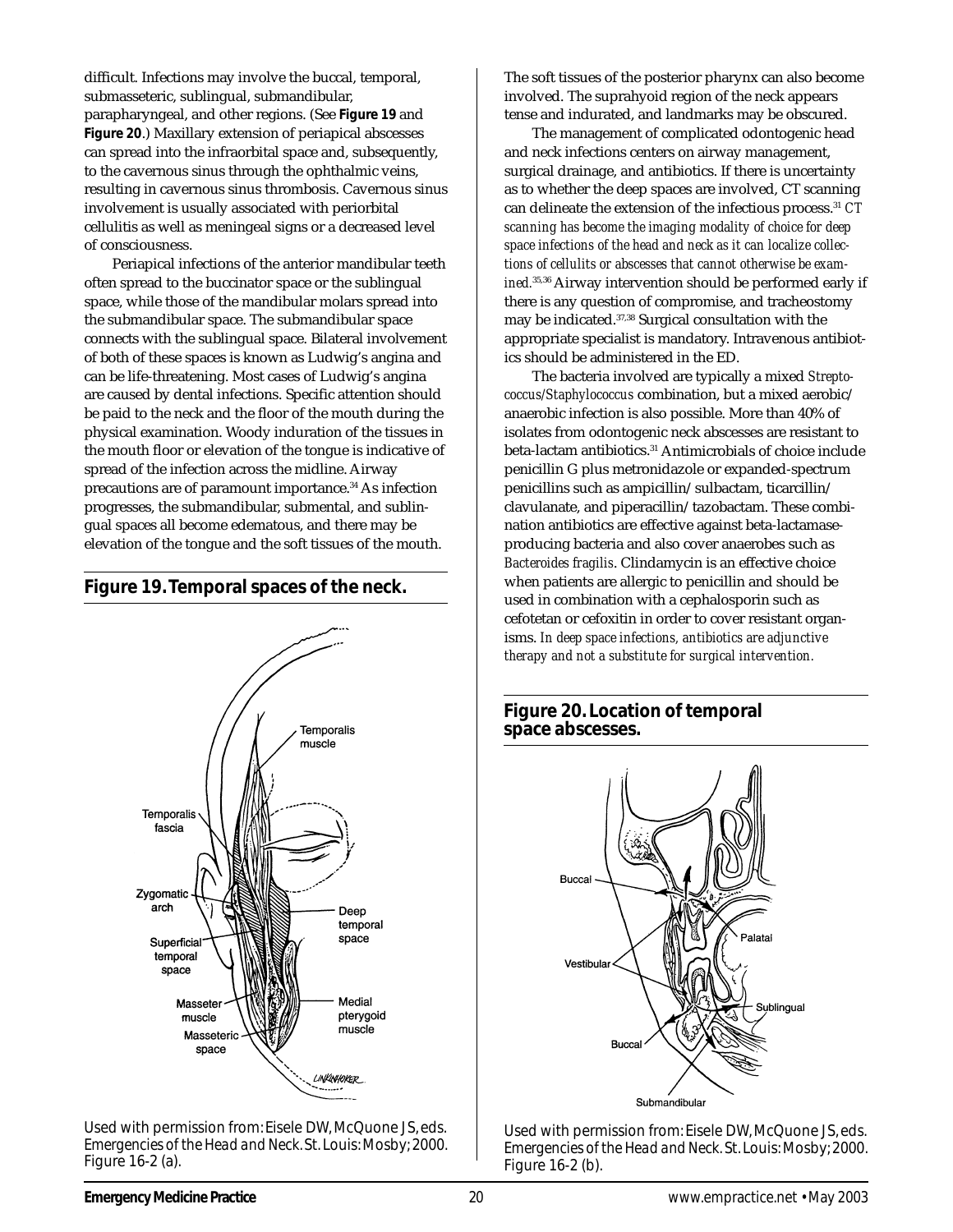## **Special Considerations**

#### **Children**

It is important to remember that primary dentition is very different than the permanent dentition, especially with respect to intrusion and avulsion. Intruded baby teeth are usually allowed to erupt, whereas permanent teeth that are intruded usually require repositioning and fixation. Avulsed primary teeth should not be replaced in the ED. If there is a question of whether a tooth is a permanent tooth or not, replace the tooth and consult the patient's dentist. The tooth can be removed in the office in a day or two if necessary. The other way to determine whether a tooth is permanent or not is to obtain a Panorex or facial films and look for the permanent tooth in the alveolar bone.

## **The Elderly**

The elderly are much more likely to have prosthetic teeth, implants, or other appliances. This must be taken into consideration when determining what steps are necessary to best preserve the function of a traumatized or infected tooth. It is best to consult your dental colleagues when intervening in the patient with significant dental hardware.

## **The Immunosuppressed**

The population least likely to have preventative dental care is perhaps also the population that is at risk for poorly treated chronic disease or infectious diseases that may alter immune function. Those patients with immunocompromised conditions are not only more susceptible to chronic dental disease such as periodontal disease, but they are also at higher risk for the development of deep space infections. Any patient who presents to the ED with severe dentoalveolar disease should be questioned about risk factors for HIV, diabetes, tuberculosis, malignancy, etc., and the appropriate testing and follow-up should be arranged.

# **Cutting Edge**

Today's EDs are awash in technological advancement. Ultrasound, electronic charting, clot-busting medications, bedside testing, and other technologies have truly advanced medical care. Unfortunately, many EDs don't have the proper materials to take care of patients with simple dental problems. This is most likely secondary to lack of dental-specific training among emergency physicians, but also to an over-dependence on our dental colleagues and a perceived lack of importance of dental emergencies. Many medications, glues, pastes, and anesthetics are available to EDs, and our patients would benefit immensely from them. **Table 5** lists several that EDs should have to provide basic dental care until definitive care from a dental professional can be provided. The Dental Box (www.dentalbox.net, 412-364- 8712) is one commercially available dental kit designed for the emergency department. Also available is Dr.

Stahl's Emergency Dental Kit (www.apohealth.com, 1- 800-365-2839), which is designed for home use. Other dental supply companies that supply these medications and materials include www.pattersondental.com, www.henryschein.com, and www.smartpractice.com. Many of these items can also be obtained from local dental suppliers.

## **Disposition**

The vast majority of patients presenting to the ED with dental complaints can be treated as outpatients. Fractured, luxated, and carious teeth as well as simple abscesses can all be followed up as outpatients. The management of fractured teeth should be discussed with a dentist or oral surgeon prior to discharge if possible, especially if there is pulpal or deep dentinal involvement. Likewise, intruded teeth and alveolar ridge fractures require repair within 24 hours, and early consultation is helpful. Remember that most dental visits are precipitated by pain. Treat pain aggressively with oral analgesics and, when necessary, dental blocks.

Deep space infections can be life-threatening and may appear deceptively innocuous early in their course. Generally, if the abscess is limited to the buccal space and cheek area and there is no airway involvement, the patient can be treated as an outpatient. Likewise, if there is only slight swelling unilaterally below the body of the mandible, but the airway and voice are normal, the patient can usually be seen the next day. CT scanning should be obtained, however, if the diagnosis is uncertain or the patient has significant swelling or trismus or if the infection appears to cross the midline. In mild infections, it is prudent to begin antibiotic therapy in the ED and arrange for definitive follow-up the next day. Any patient with airway difficulty, bilateral involvement of the neck, toxic appearance, or a high likelihood of noncompliance should be admitted to the hospital. Borderline cases should be treated with IV antibiotics and asked to return in 24 hours for a recheck if they

## **Table 5. Dental Equipment Needed In The ED.**

- Packing gauze
- Dental roll gauze
- Calcium hydroxide paste *or* glass ionomer cement *or* zinc oxide cement
- Dry Socket Paste *or* eugenol
- Topical anesthetic gel (20% benzocaine or 5% lidocaine)
- Topical bactericidal intraoral solution (Ora-5)
- Periodontal paste (Coe-Pak) *or* self-cure composite
- Bupivacaine cartridges with epinephrine
- EMT ToothsaverTM Preservation System *or* fresh milk
- Zinc oxide/eugenol temporary cement (Temrex)
- Ringed injection syringe
- Stainless steel spatula and mixing pads
- Oral surgery tray with arch bars and ligature wires
- Tongue blades and cotton-tipped applicators
- Disposable electrocautery *(optional)*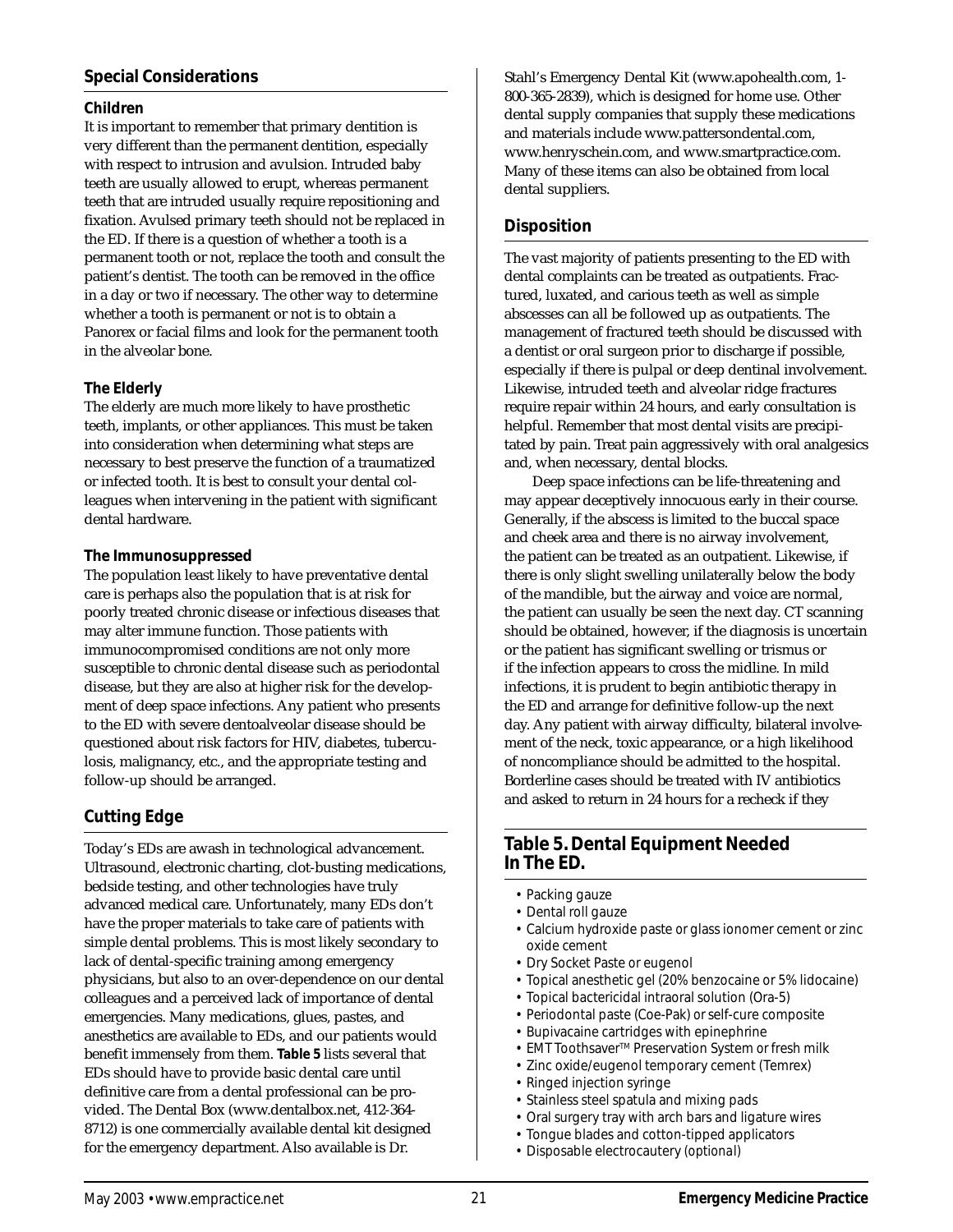cannot follow up with the dentist.

## **Conclusion**

Dental emergencies presenting to the ED are only occasionally life-threatening. However, they are often very painful and frequently of great cosmetic concern to the patient. While many of these patients require definitive care by dentists or oral surgeons, the emergency physician plays an important role in their care. The emergency physician must have a basic working knowledge of the dental anatomy and be prepared to save a tooth, repair soft tissue, treat severe infection, and relieve pain. The medications, glues, pastes, and medicaments will improve over time. ED personnel should feel free to discuss these advances with their dental colleagues. Likewise, the treatment of any dental or maxillofacial emergency should involve specialty consultation when it is beyond the scope of emergency practice. ▲

#### **References**

Evidence-based medicine requires a critical appraisal of the literature based upon study methodology and number of subjects. Not all references are equally robust. The findings of a large, prospective, randomized, and blinded trial should carry more weight than a case report.

To help the reader judge the strength of each reference, pertinent information about the study, such as the type of study and the number of patients in the study, will be included in bold type following the reference, where available. In addition, the most informative references cited in the paper, as determined by the authors, will be noted by an asterisk (\*) next to the number of the reference.

- 1. Waldrop RD, Ho B, Reed S. Increasing frequency of dental patients in the urban ED. *Am J Emerg Med* 2000 Oct;18(6):687- 689. **(Retrospective chart review; 3943 patients)**
- 2.\* Bringhurst C, Herr RD, Aldous JA. Oral trauma in the emergency department. *Am J Emerg Med* 1993 Sep;11(5):486-490. **(Review)**
- 3. Dale RA. Dentoalveolar trauma. *Emerg Med Clin North Am* 2000 Aug;18(3):521-538. **(Review)**
- 4.\* Klokkevold P. Common dental emergencies. Evaluation and management for emergency physicians. *Emerg Med Clin North Am* 1989 Feb;7(1):29-63. **(Review)**
- 5. Holmes C, Sutcliffe P. Changes in the characteristics of patients attending an out-of-hours emergency dental service in Edinburgh. *Community Dent Health* 1993 Mar;10(1):65-71. **(Questionnaire)**
- 6.\* Haraden BM, Zwemer FL Jr. Descending necrotizing mediastinitis: complication of a simple dental infection. *Ann Emerg Med* 1997 May;29(5):683-686. **(Case report)**
- 7. Barrett EJ, Kenny DJ. Avulsed permanent teeth: a review of the literature and treatment guidelines. *Endod Dent Traumatol* 1997 Aug;13(4):153-163. **(Review)**
- 8.\* Krasner P. Modern treatment of avulsed teeth by emergency physicians. *Am J Emerg Med* 1994 Mar;12(2):241-246. **(Review)**
- 9. Marino TG, West LA, Liewehr FR, et al. Determination of periodontal ligament cell viability in long shelf-life milk. *J Endod* 2000 Dec;26(12):699-702. **(Prospective, basic science)**
- 10. King R. Orofacial. In: Montgomery M, Redding S, eds. *Oral-Facial Emergencies—Diagnosis and Management*. 1st ed. Portland: JBK Publishing; 1994. **(Textbook)**
- 11. Dajani AS, Taubert KA, Wilson W, et al. Prevention of bacterial

endocarditis. Recommendations by the American Heart Association. *JAMA* 1997 Jun 11;277(22):1794-1801. **(Consensus development conference, practice guideline, review)**

- 12. Alonso LL, Purcell TB. Accuracy of the tongue blade test in patients with suspected mandibular fracture. *J Emerg Med* 1995 May-Jun;13(3):297-304. **(Prospective; 110 patients)**
- 13. Druelinger L, Guenther M, Marchand EG. Radiographic evaluation of the facial complex. *Emerg Med Clin North Am* 2000 Aug;18(3):393-410. **(Review)**
- 14. Humphreys BF. Otolaryngologic emergencies. *Emerg Med Clin North Am* 1986 Aug;4(3):605-615. **(Review)**
- 15. Noyek AM, Kassel EE, Wortzman G, et al. Contemporary radiologic evaluation in maxillofacial trauma. *Otolaryngol Clin North Am* 1983 Aug;16(3):473-508. **(Review)**
- 16. Markowitz BL, Sinow JD, Kawamoto HK Jr, et al. Prospective comparison of axial computed tomography and standard and panoramic radiographs in the diagnosis of mandibular fractures. *Ann Plast Surg* 1999 Feb;42(2):163-169. **(Prospective; 33 mandibular fractures in 21 consecutive patients)**
- 17. Roberts J, Hedges J, eds. *Clinical Procedures in Emergency Medicine.* 2nd ed. Philadelphia: W.B. Saunders & Co.; 1991. **(Textbook)**
- 18. Jastak T, Yagiela J, Donaldson D, eds. *Local Anesthesia of the Oral Cavity.* Philadelphia: W.B. Saunders & Co.; 1995. **(Textbook)**
- 19. Rauschenberger CR, Hovland EJ. Clinical management of crown fractures. *Dent Clin North Am* 1995 Jan;39(1):25-51. **(Review)**
- 20.\* Ellis SG. Incomplete tooth fracture—proposal for a new definition. *Br Dent J* 2001 Apr 28;190(8):424-428. **(Review)**
- 21. Beaudreau R. Oral and dental emergencies. In: Tintinalli JE, Kelen GD, Stapczynski JS, eds. *Emergency Medicine—A Comprehensive Study Guide*. 5th ed. New York: McGraw-Hill; 2000. **(Textbook**)
- 22. Bakland LK, Milledge T, Nation W. Treatment of crown fractures. *J Calif Dent Assoc* 1996 Feb;24(2):45-50. **(Review)**
- 23. Amsterdam J. Dental disorders. In: Rosen P, Barkin R, eds. *Emergency Medicine: Concepts and Clinical Practice.* 4th ed. St. Louis: Mosby; 1998. **(Textbook)**
- 24. Blatz MB. Comprehensive treatment of traumatic fracture and luxation injuries in the anterior permanent dentition. *Pract Proced Aesthet Dent* 2001 May;13(4):273-279. **(Review)**
- 25. Gilbert DN, et al, eds. *The Sanford Guide to Antimicrobial Therapy.* Hyde Park, VT: Antimicrobial Therapy, Inc.; 2002. **(Textbook)**
- 26. Dumsha TC. Luxation injuries. *Dent Clin North Am* 1995 Jan;39(1):79-91. **(Review)**
- 27. Olson BD, Mailhot JM, Anderson RW, et al. Comparison of various transport media on human periodontal ligament cell viability. *J Endod* 1997 Nov;23(11):676-679. **(Comparative, basic science)**
- 28. Lee JY, Vann WF Jr, Sigurdsson A. Management of avulsed permanent incisors: a decision analysis based on changing concepts. *Pediatr Dent* 2001 Jul-Aug;23(4):357-360. **(Review)**
- 29. Steele MT, Sainsbury CR, Robinson WA, et al. Prophylactic penicillin for intraoral wounds. *Ann Emerg Med* 1989 Aug;18(8):847-852. **(Randomized, controlled trial; 62 patients)**
- 30. Trott A. *Wounds and Lacerations.* 2nd ed. New York: Mosby; 1997. **(Textbook)**
- 31. McQuone S. Neck emergencies. In: Eisele D, McQuone S. *Emergencies of the Head and Neck.* 1st ed. St. Louis: Mosby; 2000. **(Textbook)**
- 32. Loesche WJ. Dental infections. In: Gorbach SL, Bartlett JG, Blacklow NR, eds. *Infectious Diseases.* 2nd ed. Philadelphia: W.B. Saunders; 1998:499-508. **(Textbook)**
- 33. Herrera D, Roldan S, Sanz M. The periodontal abscess: a review. *J Clin Periodontol* 2000 Jun;27(6):377-386. **(Review)**
- 34. Ashman S. Oral cavity and dental emergencies. In: Eisele DW, McQuone SJ, eds. *Emergencies of the Head and Neck.* St. Louis: Mosby; 2000. **(Textbook)**
- 35. Flynn TR. The swollen face. Severe odontogenic infections. *Emerg Med Clin North Am* 2000 Aug;18(3):481-519. **(Review)**
- 36. Lazor JB, Cunningham MJ, Eavey RD, et al. Comparison of computed tomography and surgical findings in deep neck infections. *Otolaryngol Head Neck Surg* 1994 Dec;111(6):746-750.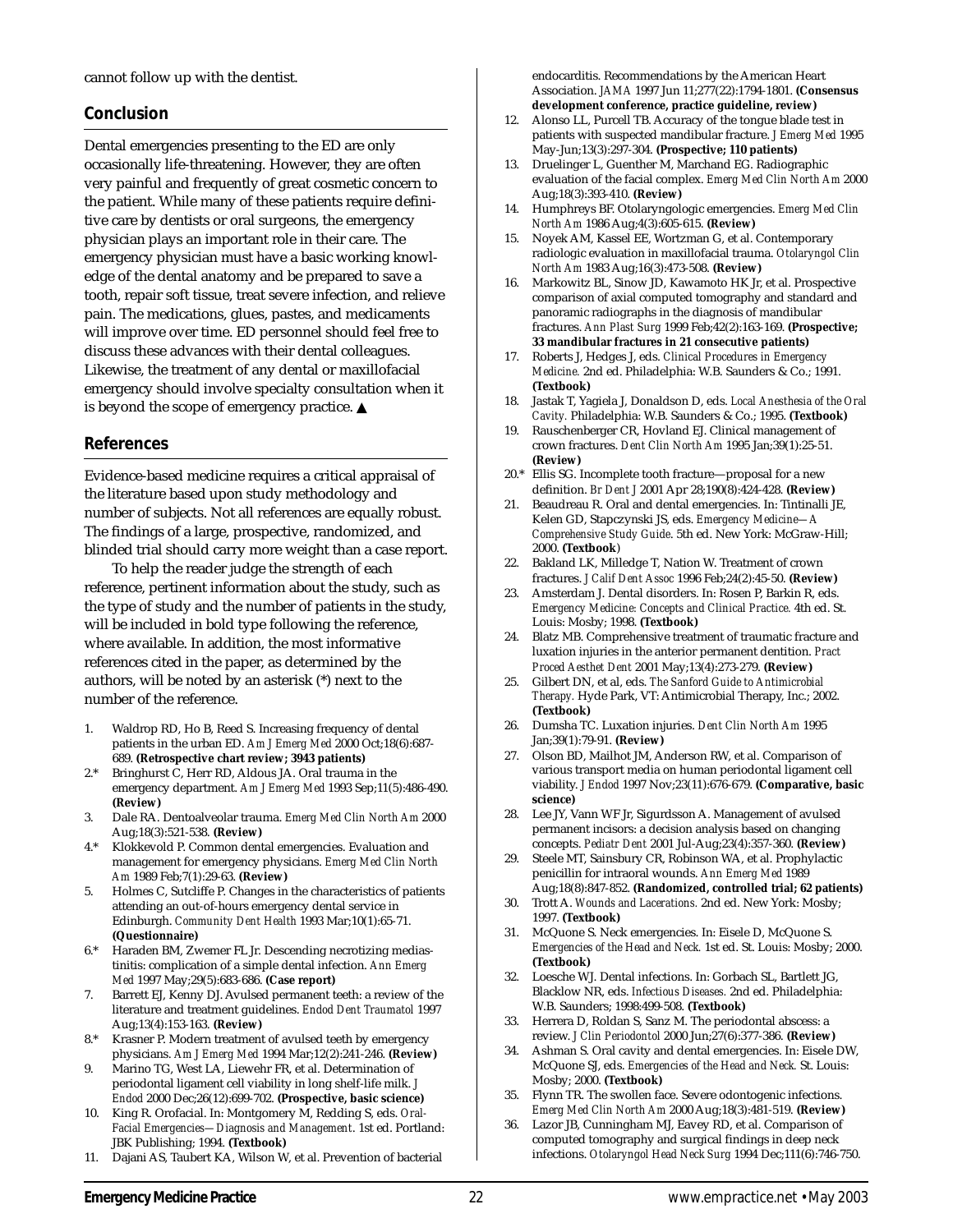**(Retrospective; 38 patients)**

- 37. Neff SP, Merry AF, Anderson B. Airway management in Ludwig's angina. *Anaesth Intensive Care* 1999 Dec;27(6):659-661. **(Case report)**
- 38.\* Shockley WW. Ludwig angina: a review of current airway management. *Arch Otolaryngol Head Neck Surg* 1999 May;125(5):600. **(Review)**

## **Physician CME Questions**

- **65. Which of the following about adult dentition is correct?**
	- a. There are eight incisors, four canines, eight premolars, and 12 molars.
	- b. There are four incisors, four canines, 12 premolars, and 12 molars.
	- c. There are six incisors, four canines, 10 premolars, and 12 molars.
	- d. None of the above.
- **66. Of the following dental emergencies, which requires the** *least urgent* **intervention?**
	- a. Trauma that could potentially cause airway compromise
	- b. Mucosal or tongue lacerations
	- c. Deep space infections
	- d. Uncomplicated tooth pain
- **67. Avulsed teeth should be rinsed and wiped off prior to reimplantation.**
	- a. True
	- b. False
- **68. In obtaining a patient history in the case of dental trauma, which of the following suggest(s) that an avulsed tooth could have been aspirated?**
	- a. Coughing after the injury
	- b. Use of alcohol, sedatives, or recreational drugs
	- c. Loss of consciousness
	- d. All of the above
- **69. Which of the following systemic conditions may cause oral pain or symptoms?**
	- a. Cranial neuralgias
	- b. Stomatitis and mucositis
	- c. Erythema migrans
	- d. Crohn's disease
	- e. All of the above
- **70. In cases of dental trauma, prehospital care providers should** *avoid* **all of the following** *except***:**
	- a. placing the patient in a supine position (unless cervical spine injury is a concern).
	- b. placing over-the-counter topical anesthetics on the wound.
	- c. controlling hemorrhages with gauze and direct pressure.
	- d. transporting an avulsed tooth in the patient's mouth to preserve the periodontal ligament.
- **71. The use of ringed syringe aspirators is recommended for intraoral injections.**
	- a. True
	- b. False
- **72. The inability to crack a tongue blade bilaterally when it is twisted between the molars suggests:**
	- a. a mandibular fracture.
	- b. a deep space infection.
	- c. gingivitis.
	- d. temporomandibular joint disorder.
- **73. The quickest way to relieve severe odontalgia in the ED is with:**
	- a. NSAIDs.
	- b. narcotic pain medication.
	- c. dental block.
	- d. none of the above.
- **74. Which of the following affect successful reimplantation after a tooth has been completely knocked out of the socket?**
	- a. Duration of time the tooth has been out
	- b. Type of solution or medium that the tooth has been kept in
	- c. The health of the surrounding periodontium
	- d. All of the above
- **75. Which of the following is the best choice for a dental block for a condition for which the patient will be treated by a dentist the next day?**
	- a. Mepivacaine with levonordefrin
	- b. Bupivacaine with epinephrine
	- c. Mepivacaine
	- d. Prilocaine with epinephrine

#### **76. The most commonly fractured teeth are:**

- a. the molars.
- b. the canines.
- c. the maxillary central incisors.
- d. the premolars.

#### **77. All of the following are true about complicated fractures of the crown that extend into the pulp of the tooth** *except***:**

- a. They are also known as Ellis class III fractures.
- b. They do not need to be handled urgently.
- c. They result in pulp necrosis in 10%-30% of cases, even with appropriate treatment.
- d. They are distinguished from fractures of the dentin by the pink color of the pulp.
- **78. All of the following are true about intraoral lacerations** *except***:**
	- a. They almost always become infected, so prophylactic antibiotics are recommended by most specialty societies.
	- b. If there is a significant amount of devitalized or crushed tissue present, coverage of oral flora (penicillin or clindamycin) may be considered.
	- c. If the wound is through-and-through, coverage of oral flora (penicillin or clindamycin) and additional skin coverage (clindamycin or dicloxacillin) may be considered.
	- d. Most tongue lacerations that are less than a centimeter and whose wound edges are not gaping do not require repair.